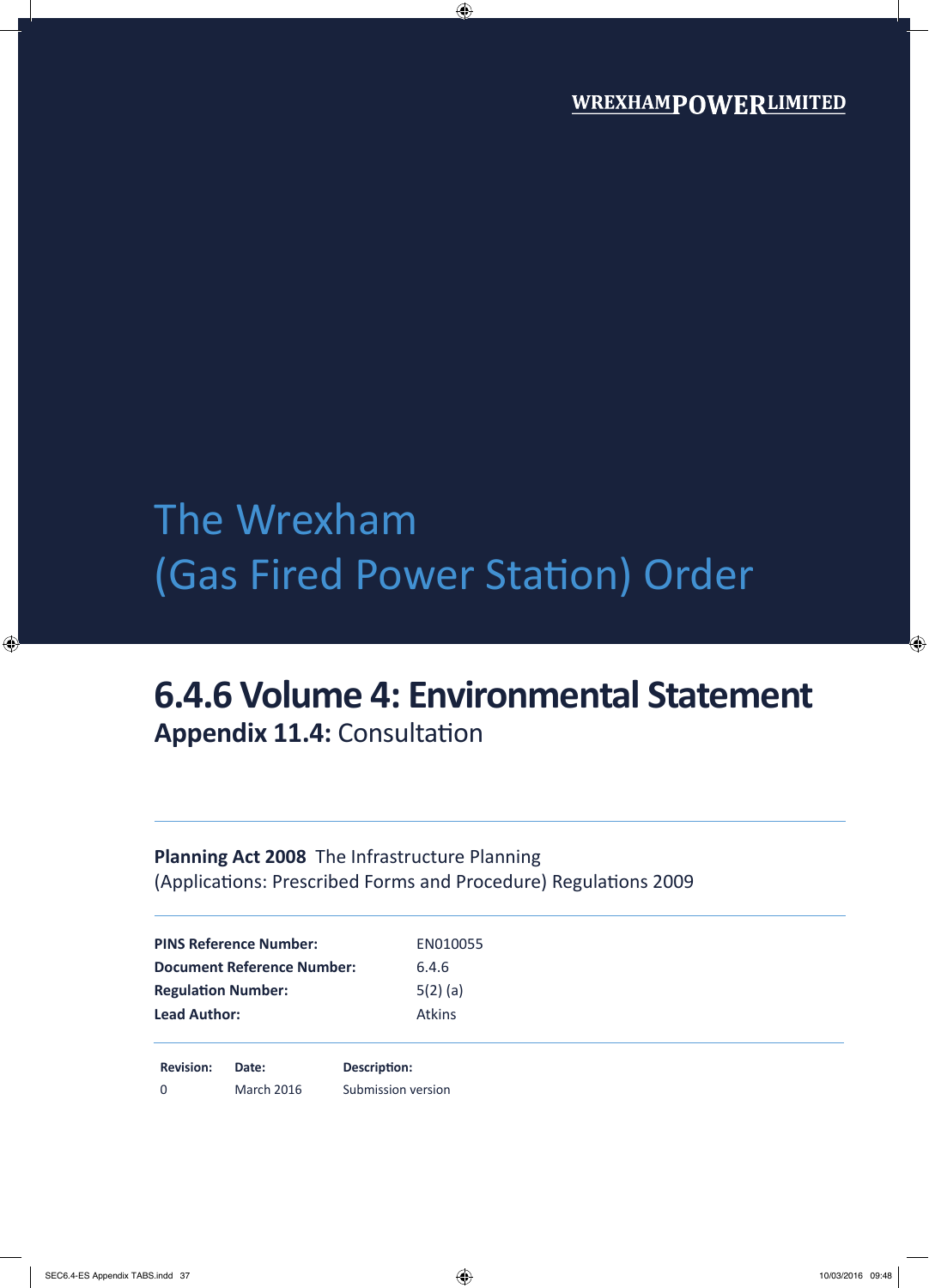## **Meeting notes**

| <b>Project:</b> |                                                                                                                                                                                                                                                                                                                       | Wrexham                                                                                                                                                                                                                                                                                                                                                                                                                                                                                                                                                                                                                                                                                                                                                                                                                                                                                                                                                                                                                                                                                                                                                                                                                                                                                                                                                                                                                                                                                                                                                                                                                                                                                                                                                                                                                                                                                                                                                                                           |                      |                             |                    |  |  |
|-----------------|-----------------------------------------------------------------------------------------------------------------------------------------------------------------------------------------------------------------------------------------------------------------------------------------------------------------------|---------------------------------------------------------------------------------------------------------------------------------------------------------------------------------------------------------------------------------------------------------------------------------------------------------------------------------------------------------------------------------------------------------------------------------------------------------------------------------------------------------------------------------------------------------------------------------------------------------------------------------------------------------------------------------------------------------------------------------------------------------------------------------------------------------------------------------------------------------------------------------------------------------------------------------------------------------------------------------------------------------------------------------------------------------------------------------------------------------------------------------------------------------------------------------------------------------------------------------------------------------------------------------------------------------------------------------------------------------------------------------------------------------------------------------------------------------------------------------------------------------------------------------------------------------------------------------------------------------------------------------------------------------------------------------------------------------------------------------------------------------------------------------------------------------------------------------------------------------------------------------------------------------------------------------------------------------------------------------------------------|----------------------|-----------------------------|--------------------|--|--|
| Subject:        |                                                                                                                                                                                                                                                                                                                       | Ecology                                                                                                                                                                                                                                                                                                                                                                                                                                                                                                                                                                                                                                                                                                                                                                                                                                                                                                                                                                                                                                                                                                                                                                                                                                                                                                                                                                                                                                                                                                                                                                                                                                                                                                                                                                                                                                                                                                                                                                                           |                      |                             |                    |  |  |
| Date and time:  |                                                                                                                                                                                                                                                                                                                       | 18 January 2013                                                                                                                                                                                                                                                                                                                                                                                                                                                                                                                                                                                                                                                                                                                                                                                                                                                                                                                                                                                                                                                                                                                                                                                                                                                                                                                                                                                                                                                                                                                                                                                                                                                                                                                                                                                                                                                                                                                                                                                   | <b>Meeting no:</b>   | 1                           |                    |  |  |
|                 | <b>Meeting place:</b>                                                                                                                                                                                                                                                                                                 | <b>CCW Offices - Mold</b>                                                                                                                                                                                                                                                                                                                                                                                                                                                                                                                                                                                                                                                                                                                                                                                                                                                                                                                                                                                                                                                                                                                                                                                                                                                                                                                                                                                                                                                                                                                                                                                                                                                                                                                                                                                                                                                                                                                                                                         | <b>Minutes by:</b>   | A Watson                    |                    |  |  |
| <b>Present:</b> |                                                                                                                                                                                                                                                                                                                       | A Watson<br><b>Mathew Ellis</b>                                                                                                                                                                                                                                                                                                                                                                                                                                                                                                                                                                                                                                                                                                                                                                                                                                                                                                                                                                                                                                                                                                                                                                                                                                                                                                                                                                                                                                                                                                                                                                                                                                                                                                                                                                                                                                                                                                                                                                   | <b>Representing:</b> | <b>Atkins</b><br><b>CCW</b> |                    |  |  |
| <b>ITEM</b>     |                                                                                                                                                                                                                                                                                                                       | <b>DESCRIPTION &amp; ACTION</b>                                                                                                                                                                                                                                                                                                                                                                                                                                                                                                                                                                                                                                                                                                                                                                                                                                                                                                                                                                                                                                                                                                                                                                                                                                                                                                                                                                                                                                                                                                                                                                                                                                                                                                                                                                                                                                                                                                                                                                   |                      |                             | <b>RESPONSIBLE</b> |  |  |
| 1               | AW introduced ME to the proposed scheme and how Atkins were looking to<br>set up an early dialogue with CCW to ensure that all parties were talking and<br>that Atkins understand CCW requirements. ME welcomed Atkins<br>involvement as this provides CCW with comfort that the scheme will be<br>assessed properly. |                                                                                                                                                                                                                                                                                                                                                                                                                                                                                                                                                                                                                                                                                                                                                                                                                                                                                                                                                                                                                                                                                                                                                                                                                                                                                                                                                                                                                                                                                                                                                                                                                                                                                                                                                                                                                                                                                                                                                                                                   |                      |                             | <b>NA</b>          |  |  |
| $\overline{2}$  | 3.<br><b>Next meeting:</b>                                                                                                                                                                                                                                                                                            | AW outlined the scheme and ran through the scoping report of surveys and<br>agreed the following with CCW in terms of survey scopes:<br>1. The power station site, compounds and routes of the pipeline and<br>overhead cables would be subject to an extended phase 1 habitat<br>survey. To some degree the scope of further surveys would depend<br>upon the findings of the extended phase 1.<br>2. Badger survey - routes of the works plus a 30m buffer zone. This<br>may need to be extended depending upon what is found.<br>Initial bat surveys of all suitable features for bats (trees and<br>structures) which could be impacted by the scheme. If found to offer<br>suitable features emergence/re-entry surveys will be required. In<br>addition. Transect bat surveys will also be required as the landscape<br>is dotted with hedgerows which are likely to be important routes for<br>bat foraging.<br>4. For otters and water voles all watercourses should be surveyed on<br>two separate occasions with a suitable time lapse between the<br>surveys (2-3 months).<br>5. For reptiles no detailed surveys are required but an assessment of<br>habitats should be done so that potential key areas are identified.<br>6. Lesser silver water diving beetle is known to be present in ponds<br>throughout the area. It was agreed that surveys will only be<br>undertaken of ponds which will be lost to the scheme.<br>7. For invertebrates an assessment of suitable habitats will be<br>undertaken (particularly around industrial estate where rare<br>butterflies are known to be present), at this stage there is no<br>requirement for more detailed surveys.<br>8. There is no requirement to undertake white clawed crayfish surveys.<br>9. There is a lot of hedgerows along the routes and therefore a survey<br>of those that appear to be of high value will be required.<br>10. Where Annex 1 habitats are identified as part of the extended phase<br><b>TBA</b> |                      |                             |                    |  |  |
|                 | <b>Distribution:</b>                                                                                                                                                                                                                                                                                                  |                                                                                                                                                                                                                                                                                                                                                                                                                                                                                                                                                                                                                                                                                                                                                                                                                                                                                                                                                                                                                                                                                                                                                                                                                                                                                                                                                                                                                                                                                                                                                                                                                                                                                                                                                                                                                                                                                                                                                                                                   |                      |                             |                    |  |  |
|                 | Date issued:                                                                                                                                                                                                                                                                                                          |                                                                                                                                                                                                                                                                                                                                                                                                                                                                                                                                                                                                                                                                                                                                                                                                                                                                                                                                                                                                                                                                                                                                                                                                                                                                                                                                                                                                                                                                                                                                                                                                                                                                                                                                                                                                                                                                                                                                                                                                   | File ref:            | 5105324.016                 |                    |  |  |

#### NOTE TO RECIPIENTS:

These meeting notes record Atkins understanding of the meeting and intended actions arising therefrom. Your agreement that the notes form a true record of the discussion will be assumed unless adverse comments are received in writing within five days of receipt.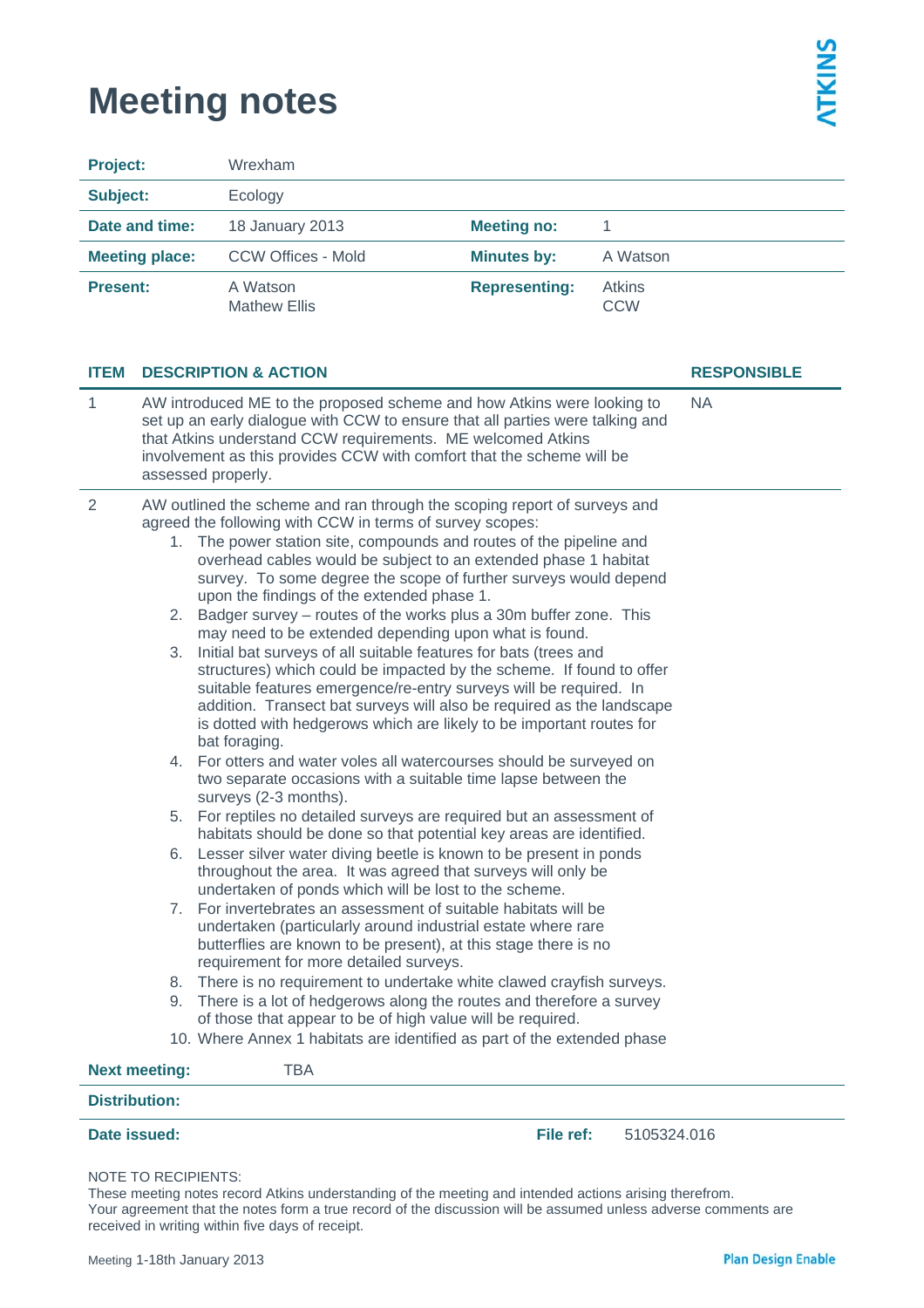| <b>ITEM</b> | <b>DESCRIPTION &amp; ACTION</b>                                                                                                                                                                                                                                                                                                                                                                                                                                                                                                                                                                                                                            | <b>RESPONSIBLE</b>                |
|-------------|------------------------------------------------------------------------------------------------------------------------------------------------------------------------------------------------------------------------------------------------------------------------------------------------------------------------------------------------------------------------------------------------------------------------------------------------------------------------------------------------------------------------------------------------------------------------------------------------------------------------------------------------------------|-----------------------------------|
|             | 1 these should be subject to an NVC survey. It is not known if there<br>are any of these habitats present.<br>11. No breeding bird survey is required, however, the ES will need to<br>assess the impacts and mitigate accordingly. The ES will also need<br>to include an assessment of those birds listed in the Habitat Regs.<br>12. For great crested newts (GCN) it was agreed that surveying all<br>ponds within at least 250m of the route corridors was not required as<br>it is known that GCN are found throughout the area and in significant<br>numbers.                                                                                       |                                   |
|             | ME explained that the Amphibian and Reptile Group (ARG) had<br>completed an extensive modelling of the Wrexham area for GCN and<br>that Atkins should work with ARG and use this data to form GCN<br>licence applications. ME confirmed that as long as ARG have been<br>involved CCW will accept the licence application without more<br>detailed surveys. It was therefore agreed that only those ponds that<br>lie within close proximity to the route corridors would be subject to<br>detailed surveys. AW agreed to contact ARG to arrange a review of<br>the model and sub-contracting ARG to the scheme.                                           | AW to contact ARG                 |
| 3           | AW discussed the issues of compensating for habitat loss in terms of the<br>GCN. ME stated that CCW will expect a compensation site to be provided of<br>an area equivalent or greater than the area being lost. This is most relevant<br>to the power station site. ME also stated that as well as a compensation site<br>being provided CCW will expect a long term financial commitment (circa 10<br>years) for the management of the compensation site/s and that a third party<br>be identified to undertake the management. In association with this CCW will<br>expect to see a management plan to cover the length of the management<br>agreement. | Click to enter text               |
| 4           | AW asked about the requirement for HRA screening. ME agreed that an<br>HRA will be required although he does not anticipate that this will need to go<br>to stage 2. In undertaking the HRA the entire River Dee catchment needs to<br>be included in the assessment. ME suggested that AW speak to Neil Smith<br>(CCW) to discuss the HRA.<br>AW discussed the issue of the interaction between CCW/Natural England as<br>the scheme lies close to the English border and the River Dee does enter<br>England. Me stated that CCW will take the lead on this and that Natural<br>England should be cc into the correspondence.                            | AW to contact Neil<br>Smith (CCW) |
| $\sqrt{5}$  | ME stated that CCW would also expect to see a biosecurity assessment<br>included within the ES. This is a statement on how biosecurity will be<br>handled such as how invasive species will be managed during construction.                                                                                                                                                                                                                                                                                                                                                                                                                                | Click to enter text               |
| 6           | ME also stated that for any licence applications an independent construction<br>ecology auditor will be required. This is to provide CCW confidence that the<br>site works are being implemented accordingly.                                                                                                                                                                                                                                                                                                                                                                                                                                              | Click to enter text               |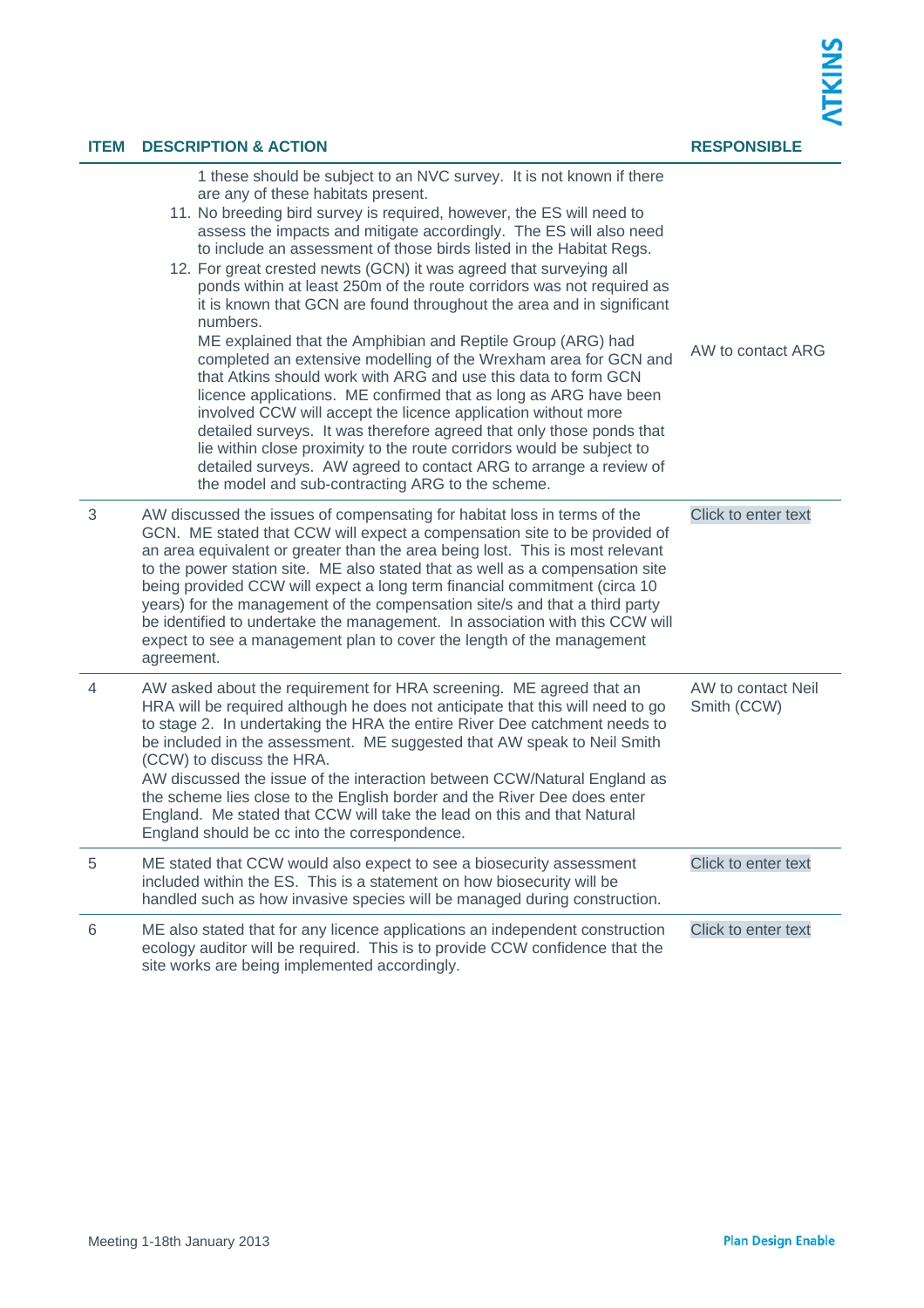## **Meeting notes**

| <b>Project:</b>       | Wrexham Energy Centre and Electrical Connection                                                                                                                                                                                                                                                                                                                                                                                                                                                                                                                                                                              |                                                                                                                                                                                                                                                                                                                                                                                                                                                                                                                                                                                                                                                                                                                                                    |                      |                                                                   |                                                                 |  |
|-----------------------|------------------------------------------------------------------------------------------------------------------------------------------------------------------------------------------------------------------------------------------------------------------------------------------------------------------------------------------------------------------------------------------------------------------------------------------------------------------------------------------------------------------------------------------------------------------------------------------------------------------------------|----------------------------------------------------------------------------------------------------------------------------------------------------------------------------------------------------------------------------------------------------------------------------------------------------------------------------------------------------------------------------------------------------------------------------------------------------------------------------------------------------------------------------------------------------------------------------------------------------------------------------------------------------------------------------------------------------------------------------------------------------|----------------------|-------------------------------------------------------------------|-----------------------------------------------------------------|--|
| Subject:              |                                                                                                                                                                                                                                                                                                                                                                                                                                                                                                                                                                                                                              | Ecology                                                                                                                                                                                                                                                                                                                                                                                                                                                                                                                                                                                                                                                                                                                                            |                      |                                                                   |                                                                 |  |
| Date and time:        |                                                                                                                                                                                                                                                                                                                                                                                                                                                                                                                                                                                                                              | 14th June 2013 (10.30am)                                                                                                                                                                                                                                                                                                                                                                                                                                                                                                                                                                                                                                                                                                                           | <b>Meeting no:</b>   | 1                                                                 |                                                                 |  |
| <b>Meeting place:</b> |                                                                                                                                                                                                                                                                                                                                                                                                                                                                                                                                                                                                                              | NRW - Mold                                                                                                                                                                                                                                                                                                                                                                                                                                                                                                                                                                                                                                                                                                                                         | <b>Minutes by:</b>   | A Watson                                                          |                                                                 |  |
| <b>Present:</b>       |                                                                                                                                                                                                                                                                                                                                                                                                                                                                                                                                                                                                                              | Daniel Chapman (DC)<br>Alex Watson (AW)<br>John Box (JB)<br>Matthew Ellis (ME)<br>Emma Broad (EB)                                                                                                                                                                                                                                                                                                                                                                                                                                                                                                                                                                                                                                                  | <b>Representing:</b> | <b>Skelton Group</b><br><b>Atkins</b><br><b>Atkins</b><br>Council | <b>Natural Resources Wales</b><br><b>Wrexham County Borough</b> |  |
| <b>ITEM</b>           |                                                                                                                                                                                                                                                                                                                                                                                                                                                                                                                                                                                                                              | <b>DESCRIPTION &amp; ACTION</b>                                                                                                                                                                                                                                                                                                                                                                                                                                                                                                                                                                                                                                                                                                                    |                      |                                                                   | <b>RESPONSIBLE</b>                                              |  |
| 1                     |                                                                                                                                                                                                                                                                                                                                                                                                                                                                                                                                                                                                                              | AW introduced all parties and outlined the reason for the meeting which was<br>Click to enter text<br>to introduce the client to the ecological statutory bodies and talk through<br>some of the constraints, namely great crested newts, associated with the<br>proposed development.                                                                                                                                                                                                                                                                                                                                                                                                                                                             |                      |                                                                   |                                                                 |  |
| $\overline{2}$        | AW outlined the issues that were currently being dealt with in terms of<br>access and surveys. ME stated that if land access was not available this<br>would need to be explained in the Environmental Statement and it shown<br>how land access had been sought and denied. The assessment should be<br>based on knowledge of the habitats along the route and, where data was not<br>available, a 'worst case scenario' approach should be adopted. EB was in<br>agreement with this.                                                                                                                                      |                                                                                                                                                                                                                                                                                                                                                                                                                                                                                                                                                                                                                                                                                                                                                    |                      |                                                                   | Click to enter text                                             |  |
| 3                     |                                                                                                                                                                                                                                                                                                                                                                                                                                                                                                                                                                                                                              | Click to enter text<br>The issue of great crested newts was discussed in relation to route of the<br>gas pipeline and the overhead pylons. ME considers that the impacts<br>associated with this are temporary in nature and therefore not significant.<br>ME stated that although access has not been gained and therefore surveys<br>have not been completed, he was happy for the assessment and any licence<br>applications to be based on the ARG model. EB expressed concerns about<br>the model in certain locations as she believes that the in some areas there is<br>not enough baseline data for the model to be accurate. ME stated that he<br>would be happy to approve a GCN licence application which solely uses the<br>ARG model. |                      |                                                                   |                                                                 |  |
| 4                     | The potential mitigation measures associated with the pylon/gas pipeline<br>were discussed. ME considers these works would have a temporary impact<br>only. However, he would expect appropriate amphibian fencing to be<br>erected including access tracks, compounds, pylons and 'stringing of pylons.<br>JB and AW then discussed the merits of applying fencing to all activities such<br>as the stringing of the pylons. ME agreed that this may be possible but<br>suggested that to cover everyone and prevent potential issues occurring that<br>a scheme wide licence would be the best approach. However, for some |                                                                                                                                                                                                                                                                                                                                                                                                                                                                                                                                                                                                                                                                                                                                                    |                      |                                                                   | Click to enter text                                             |  |
| <b>Next meeting:</b>  |                                                                                                                                                                                                                                                                                                                                                                                                                                                                                                                                                                                                                              | <b>TBA</b>                                                                                                                                                                                                                                                                                                                                                                                                                                                                                                                                                                                                                                                                                                                                         |                      |                                                                   |                                                                 |  |
| <b>Distribution:</b>  |                                                                                                                                                                                                                                                                                                                                                                                                                                                                                                                                                                                                                              |                                                                                                                                                                                                                                                                                                                                                                                                                                                                                                                                                                                                                                                                                                                                                    |                      |                                                                   |                                                                 |  |
| Date issued:          |                                                                                                                                                                                                                                                                                                                                                                                                                                                                                                                                                                                                                              | 21/06/13                                                                                                                                                                                                                                                                                                                                                                                                                                                                                                                                                                                                                                                                                                                                           | File ref:            |                                                                   |                                                                 |  |

#### NOTE TO RECIPIENTS:

These meeting notes record Atkins understanding of the meeting and intended actions arising therefrom. Your agreement that the notes form a true record of the discussion will be assumed unless adverse comments are received in writing within five days of receipt.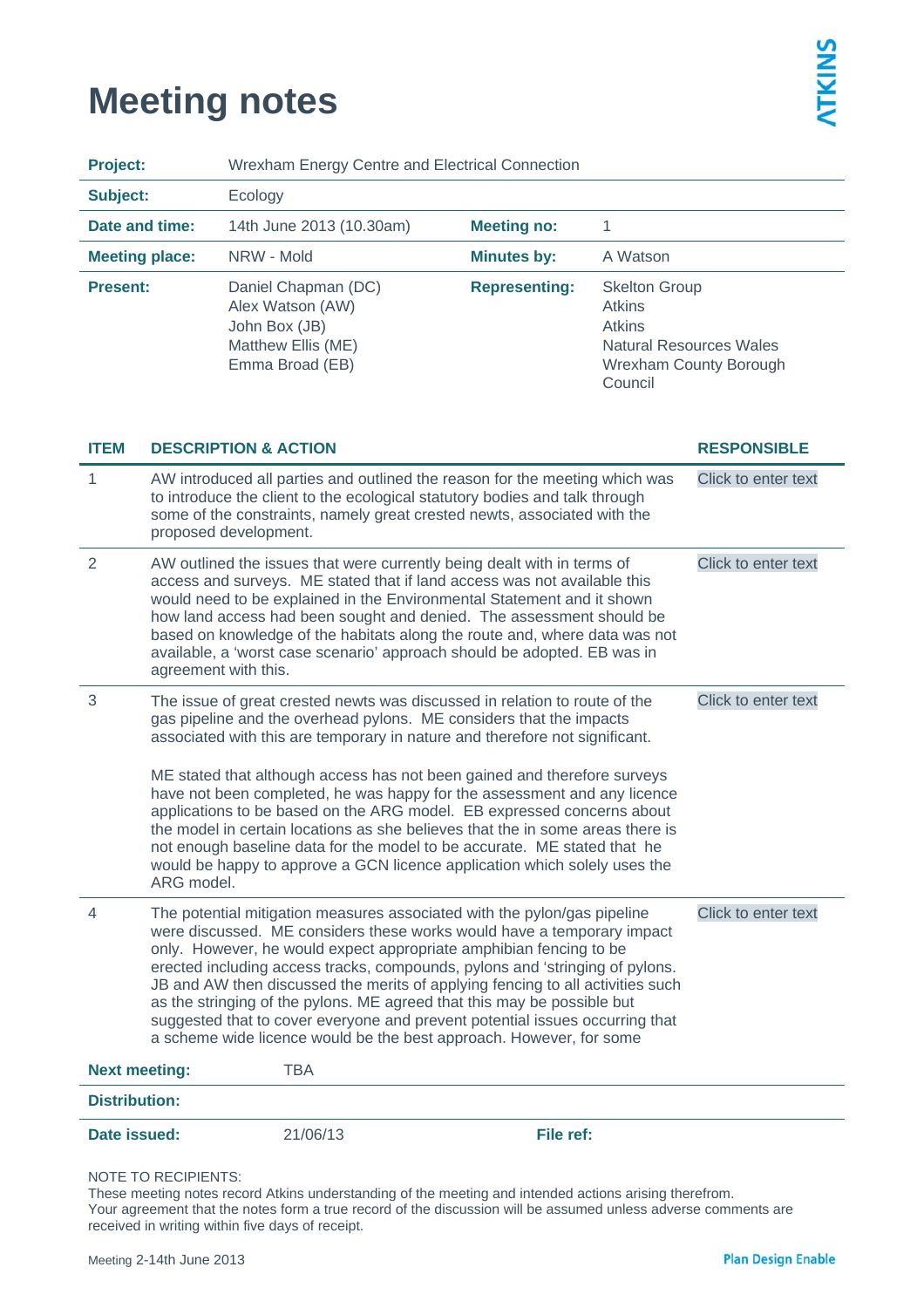| <b>ITEM</b> | <b>DESCRIPTION &amp; ACTION</b>                                                                                                                                                                                                                                                                                                                                                                                                                                                                                                                                                                                                                                                                                                                                                                                              | <b>RESPONSIBLE</b>  |  |
|-------------|------------------------------------------------------------------------------------------------------------------------------------------------------------------------------------------------------------------------------------------------------------------------------------------------------------------------------------------------------------------------------------------------------------------------------------------------------------------------------------------------------------------------------------------------------------------------------------------------------------------------------------------------------------------------------------------------------------------------------------------------------------------------------------------------------------------------------|---------------------|--|
|             | activities such as stringing the pylons these works may be possible under a<br>precautionary method of working.                                                                                                                                                                                                                                                                                                                                                                                                                                                                                                                                                                                                                                                                                                              |                     |  |
| 5           | ME introduced the new great crested newt licence format that had been<br>introduced. This now includes for bio-security measures and independent<br>audit by an ecologist.                                                                                                                                                                                                                                                                                                                                                                                                                                                                                                                                                                                                                                                   | Click to enter text |  |
|             | ME proposed that contingency items should be included for those activities<br>that are not necessarily required but which could happen. Should incidents<br>then occur, it would be possible to carry on the works without having to apply<br>for an amended licence. This would save a lot of time and money for all<br>parties.                                                                                                                                                                                                                                                                                                                                                                                                                                                                                            |                     |  |
| 6           | The issue of the great crested newts and the development site was<br>discussed. ME and EB both stated that in the first instance 'like for like'<br>compensation would be required. JB strongly questioned this reasoning on<br>the basis that habitat enhancement could reduce the area of land required.<br>JB asked for a justification for the 'like for like' position based on a good<br>ecological rationale and sound science. ME said that the GCN population in<br>Wrexham is in decline and this is the approach that all GCN licence<br>applications in this area need to take. EB also stated that Wrexham<br>Planning Policy Statement 29 states this. EB was asked to provide a copy of<br>this document.                                                                                                     | EB                  |  |
|             | ME went on to say that under article 12 of the Habitats Directive, NRW and<br>statutory bodies are required to consider habitat deterioration in any<br>applications and that article 2.2 also needs to consider maintaining or<br>restoring habitats. ME and EB also stated that any ponds lost should be<br>replaced on a 2 for 1 basis (area). Based on this ME/EB would want any<br>ponds lost to be replaced (2 for 1), the same area of land provided as<br>compensation and the remaining habitats to be enhanced.                                                                                                                                                                                                                                                                                                    |                     |  |
|             | DC explained that the current proposals and the requirement to provide land<br>for carbon capture in the future meant that there was not enough land left for<br>'like for like' compensation and that any local landowners would be able to<br>command very high prices for any land purchase. ME suggested that at this<br>stage no land needed to be purchased as long as a sum of money and<br>commitment to manage sites was provided.                                                                                                                                                                                                                                                                                                                                                                                  |                     |  |
|             | JB raised the issue of monies to be made available for habitat management<br>and suggested £5-10 k each year in conjunction with a lump sum. ME and<br>EB said that any sum would need to be significant. EB stated that for small<br>housing developments where provision of compensation is not practical that<br>the council had a formula for working out financial compensation. Although<br>the exact figures could not be recalled, she suggested it was circa £8k per<br>house or £370,000 for 8 hectares. This money would allow a third party such<br>as a wildlife trust to purchase land and then a sum of money would need to<br>be provided yearly to manage it.                                                                                                                                               |                     |  |
|             | Following discussion, it was agreed a further and separate consent would be<br>required for the carbon capture site and that the area set aside for carbon<br>capture could be included within the GCN compensation area for the current<br>application with the land left as pasture. The issue of compensation for any<br>future loss of the GCN habitats on this carbon capture land could be left for<br>the future until the consent for carbon capture plant was required. It was<br>agreed by all that the mitigation for the current loss of GCN habitat for the<br>power station application could be met by on-site habitat enhancement of the<br>land in the vicinity of the GCN ponds that is not required for the power station<br>nor for future carbon capture, in conjunction with use of the carbon capture |                     |  |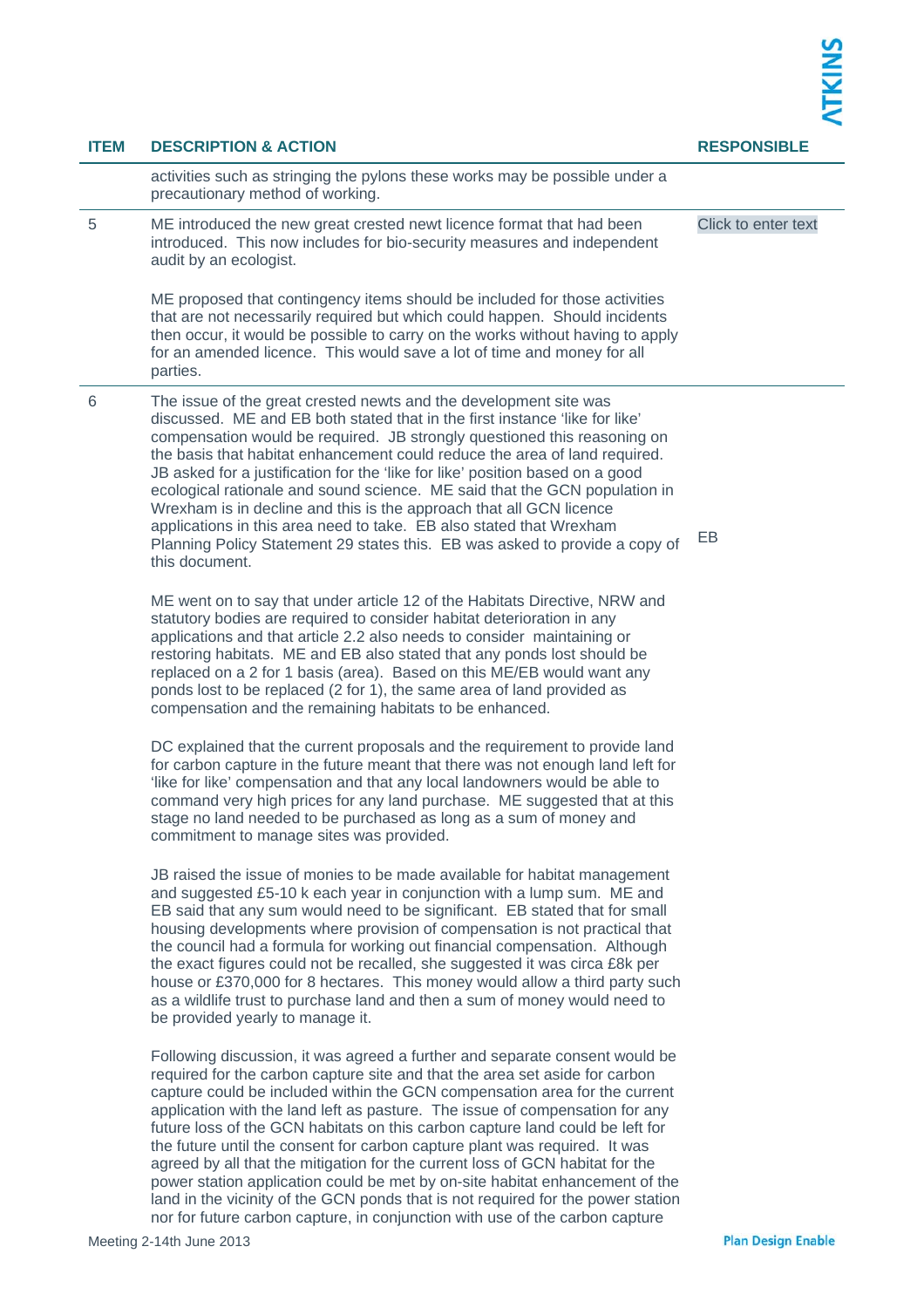## **ITEM DESCRIPTION & ACTION RESPONSIBLE**

land as pasture for foraging GCNs. ME and EB agreed with this approach.

DC to check that this approach was legally sound.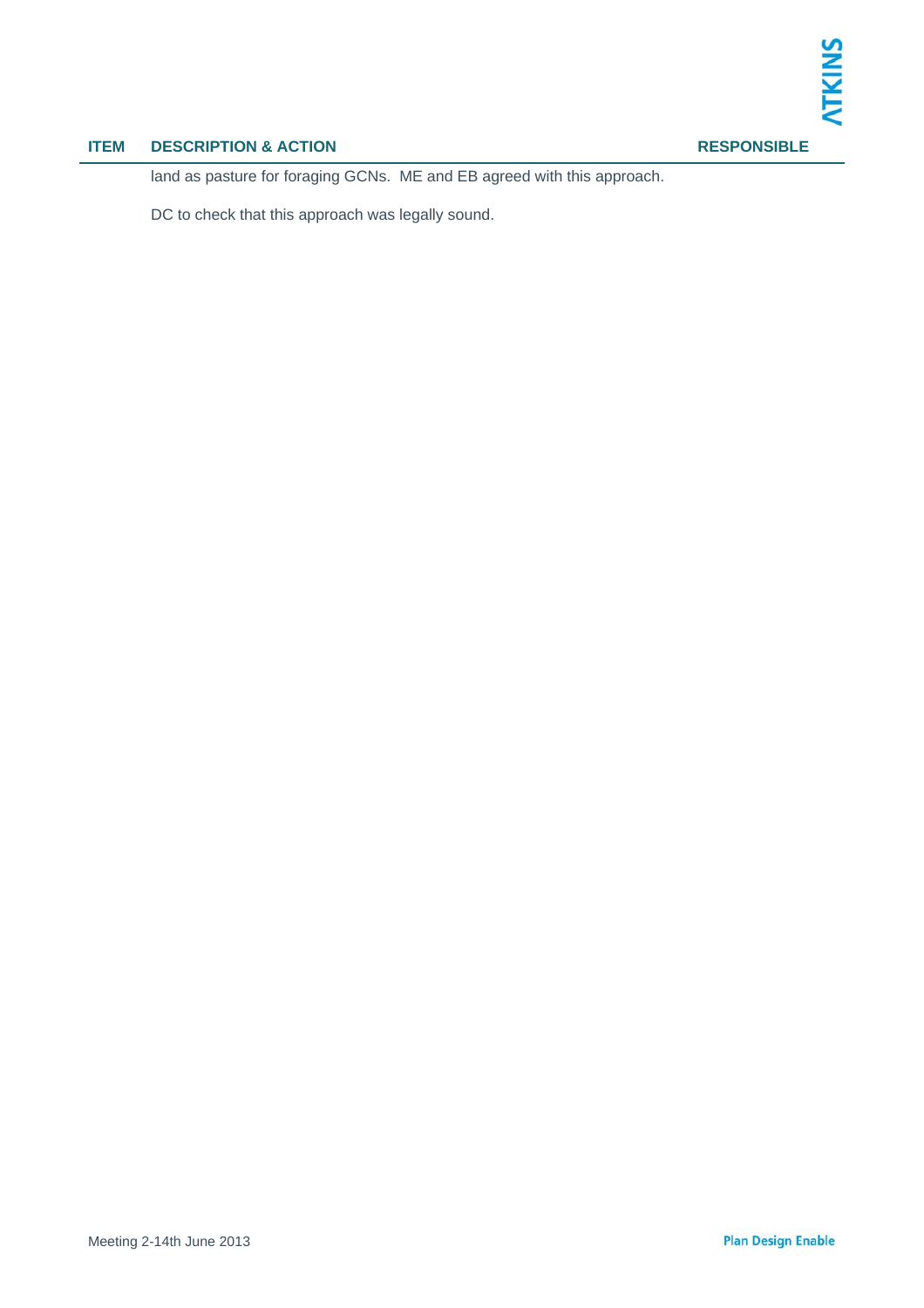## **Meeting notes**

| <b>Project:</b>         | Wrexham Energy Centre and Gas Connection Corridor                                                                                                                                                                                                                                                                                                                                                                                                                                                                                                                                                                                                                                                                                                                                                                                                                                                                                                                                                                                                                                                                |                      |                                                                                                                                              |                    |  |
|-------------------------|------------------------------------------------------------------------------------------------------------------------------------------------------------------------------------------------------------------------------------------------------------------------------------------------------------------------------------------------------------------------------------------------------------------------------------------------------------------------------------------------------------------------------------------------------------------------------------------------------------------------------------------------------------------------------------------------------------------------------------------------------------------------------------------------------------------------------------------------------------------------------------------------------------------------------------------------------------------------------------------------------------------------------------------------------------------------------------------------------------------|----------------------|----------------------------------------------------------------------------------------------------------------------------------------------|--------------------|--|
| Subject:                | Ecology                                                                                                                                                                                                                                                                                                                                                                                                                                                                                                                                                                                                                                                                                                                                                                                                                                                                                                                                                                                                                                                                                                          |                      |                                                                                                                                              |                    |  |
| Date and time:          | 14th July 2014 (14:00)                                                                                                                                                                                                                                                                                                                                                                                                                                                                                                                                                                                                                                                                                                                                                                                                                                                                                                                                                                                                                                                                                           | <b>Meeting no:</b>   | $\overline{2}$                                                                                                                               |                    |  |
| <b>Meeting place:</b>   | NRW - Mold                                                                                                                                                                                                                                                                                                                                                                                                                                                                                                                                                                                                                                                                                                                                                                                                                                                                                                                                                                                                                                                                                                       | <b>Minutes by:</b>   | A Watson                                                                                                                                     |                    |  |
| <b>Present:</b>         | Daniel Chapman (DC)<br>Alex Watson (AW)<br>John Box (JB)<br>Matthew Ellis (ME)<br>Emma Broad (EB)                                                                                                                                                                                                                                                                                                                                                                                                                                                                                                                                                                                                                                                                                                                                                                                                                                                                                                                                                                                                                | <b>Representing:</b> | <b>Wrexham Power Limited</b><br><b>Atkins</b><br><b>Atkins</b><br><b>Natural Resources Wales</b><br><b>Wrexham County Borough</b><br>Council |                    |  |
| ITEM                    | <b>DESCRIPTION &amp; ACTION</b>                                                                                                                                                                                                                                                                                                                                                                                                                                                                                                                                                                                                                                                                                                                                                                                                                                                                                                                                                                                                                                                                                  |                      |                                                                                                                                              | <b>RESPONSIBLE</b> |  |
| 1<br>known constraints. | AW introduced all parties and outlined the reason for the meeting which was<br>N/A<br>to introduce the revised scheme and talk through proposed surveys and the                                                                                                                                                                                                                                                                                                                                                                                                                                                                                                                                                                                                                                                                                                                                                                                                                                                                                                                                                  |                      |                                                                                                                                              |                    |  |
| 2<br>corridor:          | AW provided a summary of proposed approach to the gas connection                                                                                                                                                                                                                                                                                                                                                                                                                                                                                                                                                                                                                                                                                                                                                                                                                                                                                                                                                                                                                                                 |                      |                                                                                                                                              | AW                 |  |
|                         | 1. As per previous agreement, no surveys for breeding birds, reptiles or<br>invertebrates would be undertaken;                                                                                                                                                                                                                                                                                                                                                                                                                                                                                                                                                                                                                                                                                                                                                                                                                                                                                                                                                                                                   |                      |                                                                                                                                              |                    |  |
|                         | 2. With regards to otters and water voles, subject to access restrictions,<br>a survey of ditches/drains and the River Clywedog would be<br>undertaken; however, access to the right (southern) bank of the<br>River Clywedog is currently not possible so this will be a limitation to<br>the survey.                                                                                                                                                                                                                                                                                                                                                                                                                                                                                                                                                                                                                                                                                                                                                                                                           |                      |                                                                                                                                              |                    |  |
| 3.                      | It was agreed that the great crested newt (GCN) model created by<br>ARG could be used to assess the impact of the proposed scheme<br>and to obtain a licence and that no detailed surveys would be<br>required. It was agreed that the potential impacts to GCN are<br>primarily associated with severance. Mitigation measures were<br>discussed and it was agreed by all parties that the trapping should<br>commence in May when adults will be at ponds breeding. In terms<br>of trapping days it was agreed that 30 would be acceptable subject<br>to not catching newts for a minimum of 5 days before finishing<br>trapping. It was also discussed that consideration would need to be<br>given to the number of fence inspections that would be required as<br>the earlier in the year that the fence is erected the number of fence<br>inspections required would be increased.<br>4. The issue of bat surveys of trees along the gas pipeline route was<br>discussed. It was agreed that, as long as the works didn't impact the<br>trees (e.g. pipeline is 10m away) or any potential impact could be |                      |                                                                                                                                              |                    |  |
| <b>Next meeting:</b>    | <b>TBA</b>                                                                                                                                                                                                                                                                                                                                                                                                                                                                                                                                                                                                                                                                                                                                                                                                                                                                                                                                                                                                                                                                                                       |                      |                                                                                                                                              |                    |  |
| <b>Distribution:</b>    | Those attending + Rupert Wood (WPL) + Simon Keefe (WPL)                                                                                                                                                                                                                                                                                                                                                                                                                                                                                                                                                                                                                                                                                                                                                                                                                                                                                                                                                                                                                                                          |                      |                                                                                                                                              |                    |  |

**Date issued:** 21/06/13 **Doc ref: 5105324- WRX-MN-000080** 

#### NOTE TO RECIPIENTS:

These meeting notes record Atkins understanding of the meeting and intended actions arising therefrom. Your agreement that the notes form a true record of the discussion will be assumed unless adverse comments are received in writing within five days of receipt.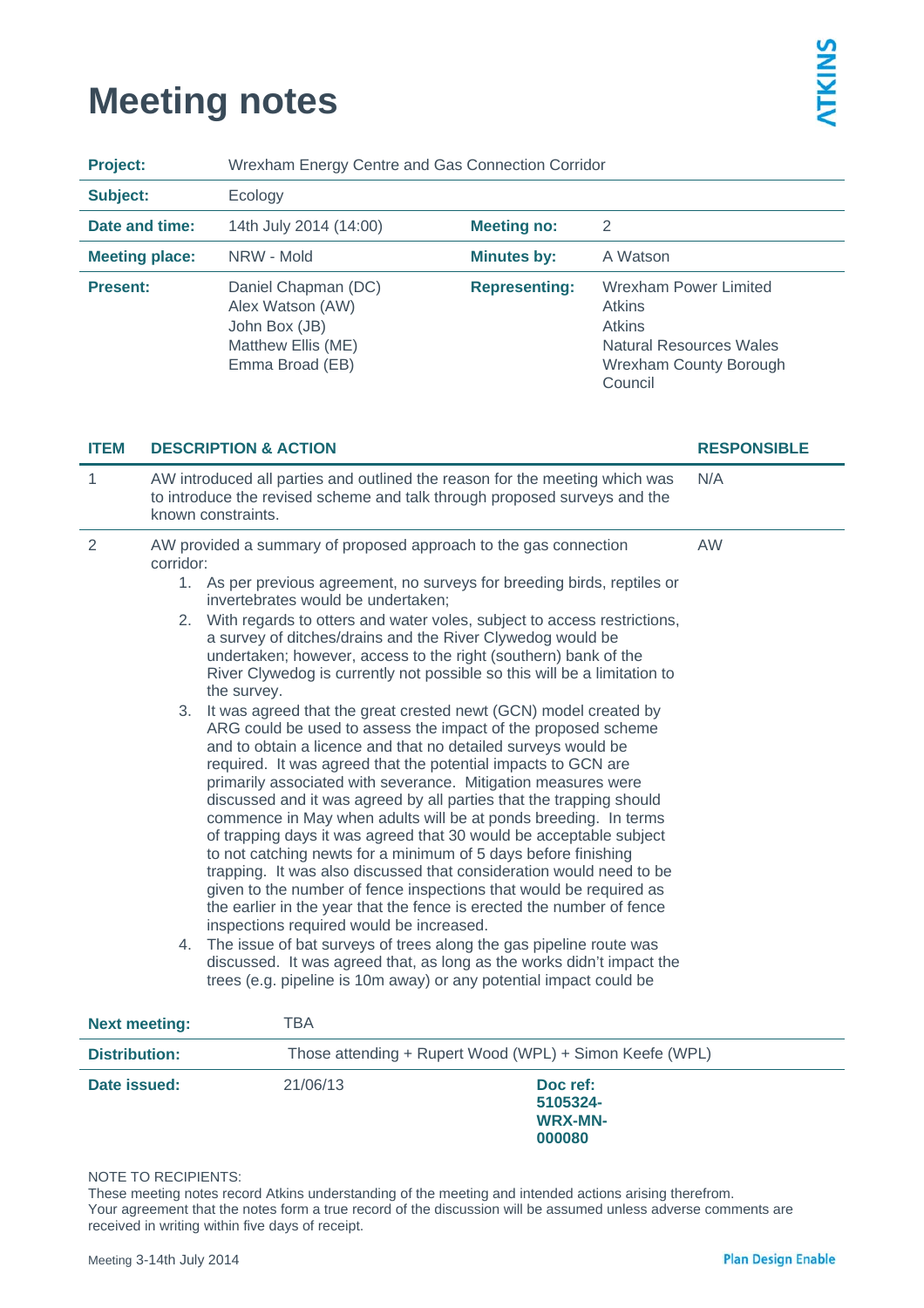| <b>ITEM</b> | <b>DESCRIPTION &amp; ACTION</b>                                                                                                                                                                                                                                                                                                                                                                                                                                                                                                                                                                                                                                                                                                                                                                                                                                                                                                                                                                                                                                                                                                                                                                                                                                                                                                                                                                                                                                                                                                                                                                                                | <b>RESPONSIBLE</b> |  |
|-------------|--------------------------------------------------------------------------------------------------------------------------------------------------------------------------------------------------------------------------------------------------------------------------------------------------------------------------------------------------------------------------------------------------------------------------------------------------------------------------------------------------------------------------------------------------------------------------------------------------------------------------------------------------------------------------------------------------------------------------------------------------------------------------------------------------------------------------------------------------------------------------------------------------------------------------------------------------------------------------------------------------------------------------------------------------------------------------------------------------------------------------------------------------------------------------------------------------------------------------------------------------------------------------------------------------------------------------------------------------------------------------------------------------------------------------------------------------------------------------------------------------------------------------------------------------------------------------------------------------------------------------------|--------------------|--|
|             | mitigated out of the design, then further surveys would not be<br>required.<br>5. It is currently not anticipated that any badger setts will be impacted<br>by the gas corridor and therefore no further surveys will be<br>undertaken.<br>6. All parties agreed that the approach to surveys and assessment was<br>acceptable.                                                                                                                                                                                                                                                                                                                                                                                                                                                                                                                                                                                                                                                                                                                                                                                                                                                                                                                                                                                                                                                                                                                                                                                                                                                                                                |                    |  |
| 3           | AW introduced the power station complex site and the approach to surveys.<br>1. As per previous agreement, no breeding birds surveys were<br>required, but incidental records of birds had been made during other<br>surveys.<br>2. As per previous agreement, no detailed reptile surveys will be<br>undertaken, but for the purposes of assessment it will be assumed<br>that a small population of common reptiles is present.<br>3. Invertebrate surveys will not be undertaken but an assessment of the<br>site's potential to support invertebrates would be made.<br>4. An otter/water vole survey of the watercourse on the western<br>boundary of the site will be undertaken.<br>5. AW explained that since the previous meeting the design of the<br>power station site had significantly reduced in size. Therefore no<br>works would take place within at least 30m of the woodland block<br>that runs along the northern boundary and therefore the trees with<br>bat potential in this woodland would not be surveyed. However, all<br>trees with bat potential and buildings within the red line boundary<br>would be surveyed. It was agreed that these surveys would be<br>completed between August and September 2014.<br>6. All parties agreed that the approach to surveys and assessment was<br>acceptable.                                                                                                                                                                                                                                                                                              | <b>AW</b>          |  |
| 4           | The issue of GCN and the power station complex was discussed. AW<br>explained that for the power station site, Atkins had survey data from 2013<br>and that in conjunction with the ARG model this would be used to inform the<br>assessment and any licence applications. It was agreed that this approach<br>was acceptable.<br>The issue of compensation for the loss of the ponds and terrestrial habitat<br>was then discussed and the following agreed:<br>Trapping of the site would be for 30 days with an increased trapping<br>$\bullet$<br>regime and with at least 5 clear trapping days before the site can be<br>declared GCN free;<br>Inclusion of bio-security measures for the development;<br>$\bullet$<br>Where ponds are to be lost, a 'two for one' replacement for water<br>$\bullet$<br>surface area would be required as a minimum;<br>It was agreed that as part of the compensation/mitigation a strip of<br>$\bullet$<br>land along the northern boundary of the site would be retained and<br>enhanced as this would also maintain a wildlife corridor into the<br>industrial estate to retain and enhance connectivity;<br>A mixture of habitats including bare ground, hibernacula,<br>$\bullet$<br>replacement ponds etc would be included within the compensation<br>site;<br>It was agreed that no permanent GCN fencing would be required<br>$\bullet$<br>post construction;<br>It was agreed that the compensation area will as a minimum be<br>$\bullet$<br>equivalent in size to the suitable terrestrial habitat being permanently<br>lost, this is likely to be between 3 - 4 hectares; | <b>AW</b>          |  |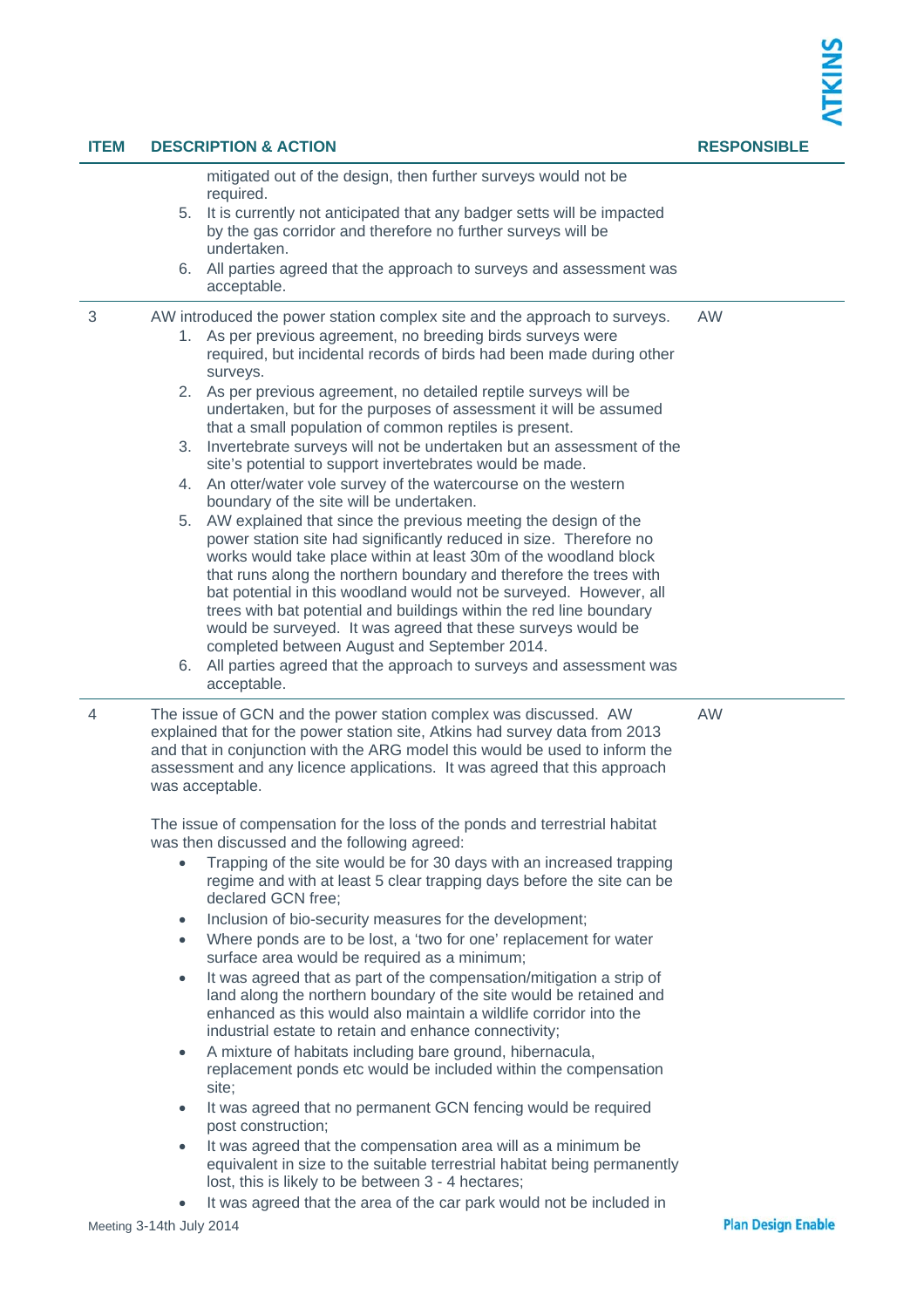| <b>ITEM</b>    | <b>DESCRIPTION &amp; ACTION</b>                                                                                                                                                                                                                                                                                                                                                                                                                                                                                                                                                                                                                                                                                                                                                                                                                                                                                                                                                                                                                                                                                                                                                                                                                           | <b>RESPONSIBLE</b> |  |
|----------------|-----------------------------------------------------------------------------------------------------------------------------------------------------------------------------------------------------------------------------------------------------------------------------------------------------------------------------------------------------------------------------------------------------------------------------------------------------------------------------------------------------------------------------------------------------------------------------------------------------------------------------------------------------------------------------------------------------------------------------------------------------------------------------------------------------------------------------------------------------------------------------------------------------------------------------------------------------------------------------------------------------------------------------------------------------------------------------------------------------------------------------------------------------------------------------------------------------------------------------------------------------------|--------------------|--|
|                | the calculation of the area for compensation land as it did not<br>currently represent habitat. It was also agreed that the ultimate area<br>of compensation land would depend on the location, connectivity and<br>how it meets the stated conservation objectives rather than purely a<br>calculation of terrestrial habitat loss.<br>Any GCN licence would need to last for the life of the power station<br>$\bullet$<br>site estimated at 25-35 years; if the use of the power station is<br>extended the licence would need to be extended accordingly;<br>A management plan (including implementation of site management)<br>$\bullet$<br>would need to be implemented. It was agreed that the plan would be<br>reviewed every 5 years (with NRW) and amended accordingly i.e.<br>depending upon what was happening to the GCN population more<br>management may be added or alternatively the management<br>reduced;<br>It was agreed that the GCN population size would need to be<br>$\bullet$<br>monitored on a yearly basis, however, rather than doing repeat<br>trapping, 3 torch surveys every year would be acceptable;<br>A yearly report would need to be supplied to NRW on the monitoring<br>and management of the compensation site. |                    |  |
| 5              | It was agreed that, where possible, SUDS would be included within the<br>design.                                                                                                                                                                                                                                                                                                                                                                                                                                                                                                                                                                                                                                                                                                                                                                                                                                                                                                                                                                                                                                                                                                                                                                          | <b>AW</b>          |  |
| 6              | The issue of spoil was discussed and it was agreed that surplus material<br>could be re-used in creating habitats, probably along the eastern boundary<br>which would also help screen the site.                                                                                                                                                                                                                                                                                                                                                                                                                                                                                                                                                                                                                                                                                                                                                                                                                                                                                                                                                                                                                                                          | <b>AW</b>          |  |
| $\overline{7}$ | The potential for rare invertebrates to be present was discussed. EB stated<br>that Wrexham Industrial Estate was one of only 3 sites in North Wales where<br>grizzled skipper was found, which favour areas of bare/disturbed<br>ground. AW explained that although there are areas of bare ground etc<br>which could be of value to invertebrates these are pioneer habitats that are<br>naturally succeeding and are located outside of the proposed development<br>boundary, therefore would not be specifically mitigated for. This was<br>discussed at length and it was agreed that, following completion of the<br>development, the temporary hard standing for the site compound would be<br>removed and this area (in excess of 1 hectare) will be left bare for<br>invertebrates. This area of land will be left as a 'pioneer habitat' for<br>invertebrates but will not be subject to management or protected from future<br>development. All parties agreed that this was an acceptable approach and<br>would therefore be included as a mitigation measure.                                                                                                                                                                                | AW                 |  |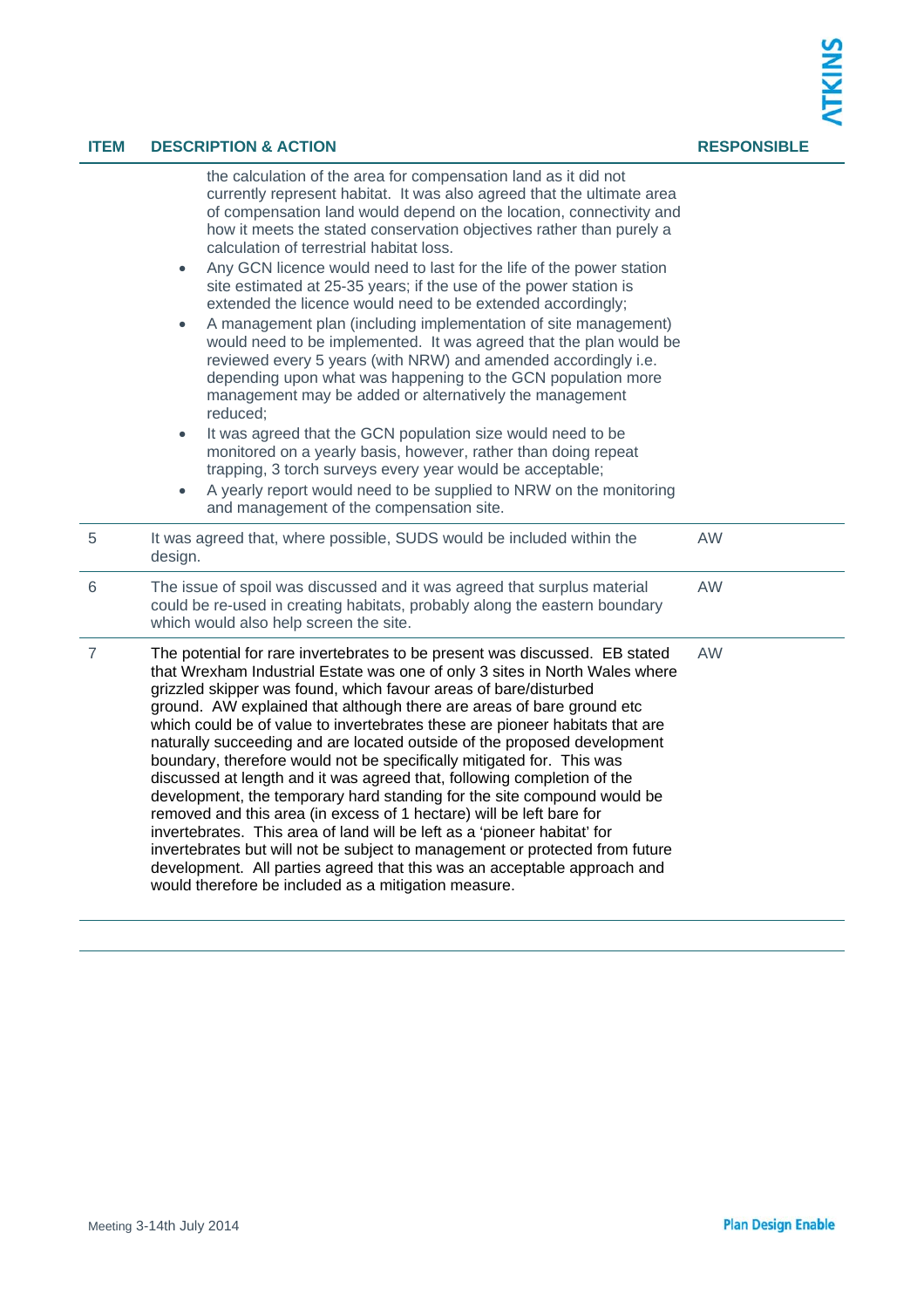| From:               | Ellis, Matthew <matthew.ellis@cyfoethnaturiolcymru.gov.uk></matthew.ellis@cyfoethnaturiolcymru.gov.uk> |
|---------------------|--------------------------------------------------------------------------------------------------------|
| Sent:               | 12 June 2015 15:12                                                                                     |
| To:                 | Belt. Richard                                                                                          |
| Subject:            | RE: Wrexham Industrial Estate                                                                          |
| <b>Attachments:</b> | Wrexham Industrial Estate GCN Change in Status 2000-2009.doc                                           |

Hi Richard

We discussed a number of points yesterday

You asked me to confirm a number of points:

#### Conservation Status

- 1. In your report I suggest you differentiate between current conservation status and favourable conservation status. NB current conservation status is assessed. Favourable conservation status is defined
- 2. I suggest you make reference to the Wrexham Ind Estate Study associated with the road improvement scheme.

#### Design

- 3. In principle, I concur with your suggested designs
- 4. In respect of the ditch, consideration could be given to constructing shallow dams at regular intervals.

#### Proposal description

- 5. Application to include construction of power station and creation and management of an ecology area.
- 6. The proposed ecology area shall not be damaged destroyed or subject to land use change throughout the operation and decommissioning (including restoration) phases of the scheme. Reason to ensure the long term functionality of the ecology area.

#### Ecology Area Tenure

- 7. As discussed our preferred approach is for ecology areas to be in the ownership and management of a specialist third party body.
- 8. Long term resources will be required for management, surveillance and wardening.
- 9. We understand that the operator is to retain ownership. In these circumstances, conditions will be required in respect of the DCO requiring annual surveillance, management and reporting.

#### Surveillance

- 10. I suggest you work with John Wilkinson ( ARC) and ourselves in respect of the long term monitoring scheme including methodology.
- 11. Surveillance data to be submitted to NRW, ARC and LRC (Cofnod); and used to help inform national trends.

#### **Biosecurity**

12. As discussed, holistic approach would be the way forward.

#### **Other**

13. Note the licence requirement for the ecology area to be supplied in GIS format. I suggest that this info is sent to NRW, LRC (Cofnod), Wrexham and ARC.

Please let me know if I have missed anything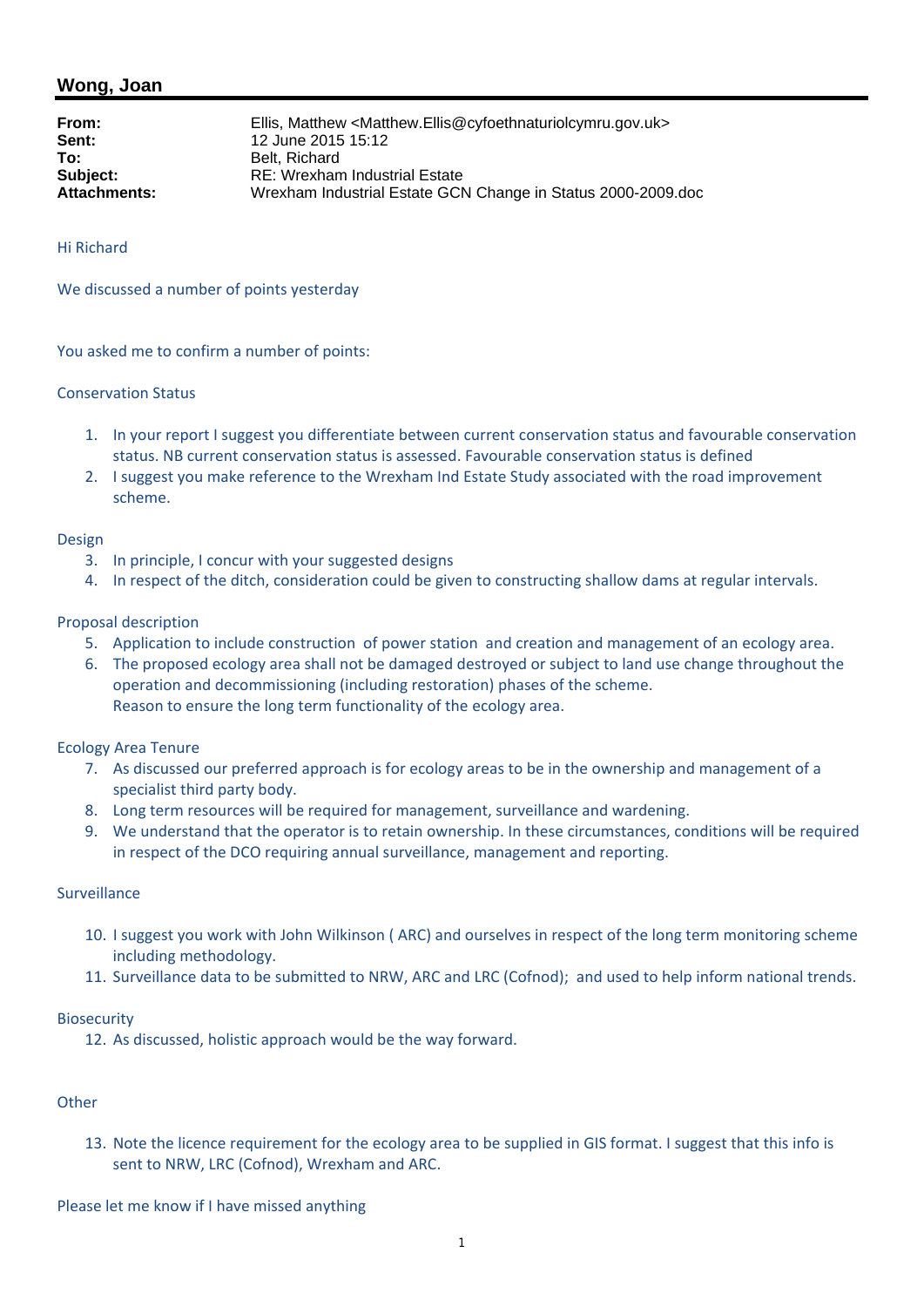I hope the above helps

Cheers

Matt

Matt Ellis **Swyddog Rhywogaethau Rhanbarthol/Senior Species Officer**

Cyfoeth Naturiol Cyrmu/Natural Resources Wales Ffordd Caer/Chester Road Bwcle/Buckley Sir Y Fflint/Flintshire CH7 3AJ

**Ffôn/Tel:** 03000 653881

**E-Bost/E-mail:** matthew.ellis@cyfoethnaturiolcymru.gov.uk matthew.ellis@naturalresourceswales.gov.uk

**Gwefan/Website:** www.cyfoethnaturiolcymru.gov.uk / www.naturalresourceswales.gov.uk

Ein pwrpas yw sicrhau fod adnoddau naturiol Cymru yn cael eu cynnal gwella a'u defnyddio yn gynaliadwy, yn awr ac i'r dyfodol.

Our purpose is to ensure that the natural resources of Wales are sustainably managed, used and enhanced, now and for the future.

Twitter: twitter.com/NatResWales Facebook: facebook.com/NatResWales Flickr: Flickr.com/NatResWales Youtube: youtube.com/NatResWales

**From:** Belt, Richard [mailto:Richard.Belt@atkinsglobal.com] **Sent:** 11 June 2015 13:32 **To:** Ellis, Matthew **Subject:** RE: Wrexham Industrial Estate

Hi Matthew,

Following on from our brief chat yesterday, I have attached a couple of draft plans which will be of use when we discuss the gcn compensation.

I will try ringing this afternoon, otherwise please feel free to ring me once you are available to discuss.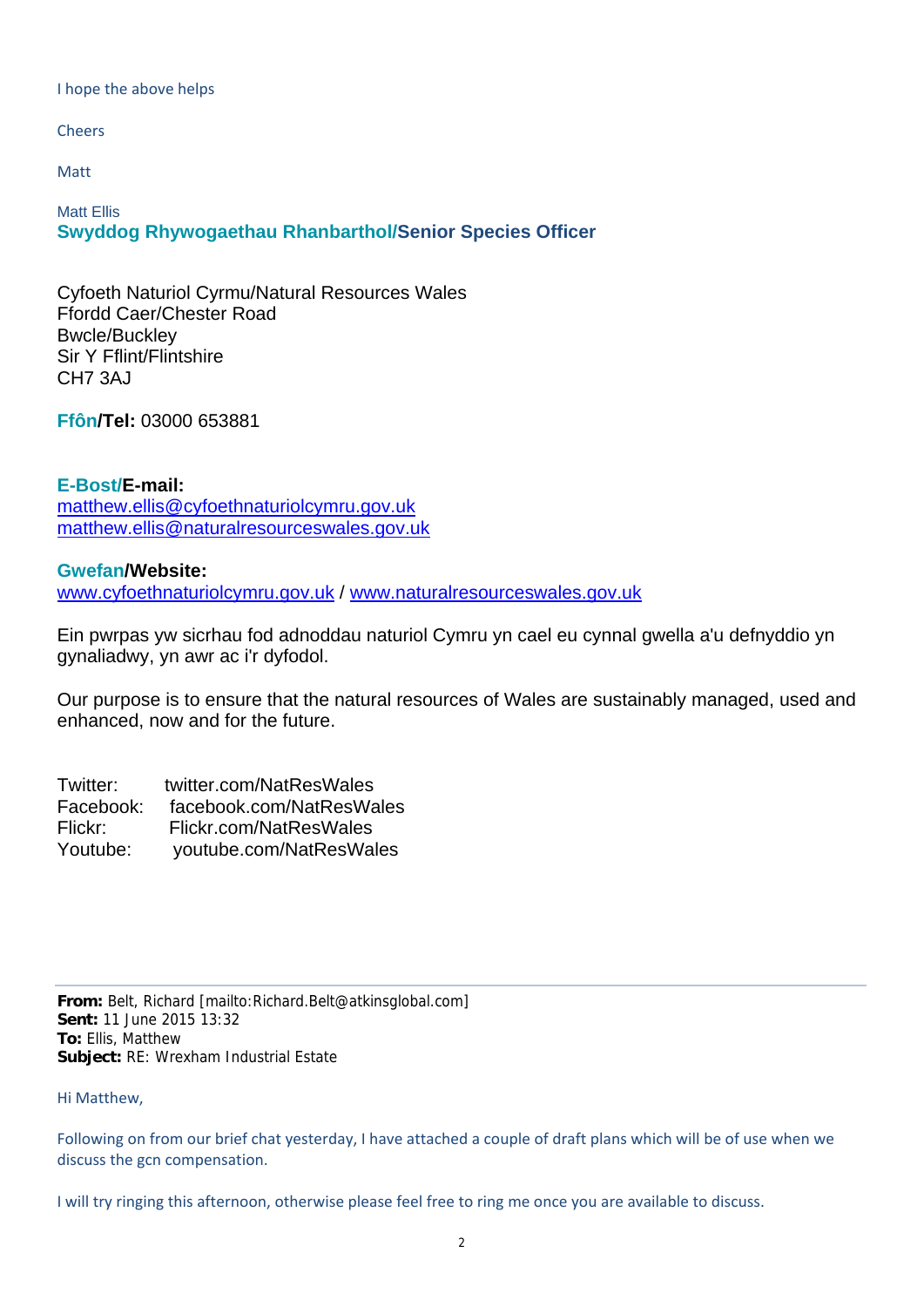**From:** Belt, Richard **Sent:** 10 June 2015 16:04 **To:** Ellis, Matthew **Subject:** Wrexham Industrial Estate

Good Afternoon Matthew,

I have been working on the ecology chapter of the ES for the proposed new CCGT power station at Wrexham Industrial Estate. Following on from meetings I understand you have had with the client, Wrexham CBC and Atkins I was wondering when would be a convenient time to discuss the gcn mitigation strategy.

Kind Regards,

**Richard Belt** BSc, MCIEEM Senior Ecologist: Water, Ground & Environment

#### **ATKINS**

Explore our world of opportunities – www.atkinsglobal.com/careers

Chadwick House, Birchwood Park, Warrington, WA3 6AE | Tel: +44 (0)1925 238060 **|** Mob: +44 (0)7803259909 Email: richard.belt@atkinsglobal.com| Web: www.atkinsglobal.com | Careers: www.atkinsglobal.com/careers Twitter: www.twitter.com/atkinsglobal | Facebook: www.facebook.com/atkinsglobal | LinkedIn: www.linkedin.com/company/atkins | YouTube: www.youtube.com/wsatkinsplc

This email and any attached files are confidential and copyright protected. If you are not the addressee, any dissemination of this communication is strictly prohibited. Unless otherwise expressly agreed in writing, nothing stated in this communication shall be legally binding.

The ultimate parent company of the Atkins Group is WS Atkins plc. Registered in England No. 1885586. Registered Office Woodcote Grove, Ashley Road, Epsom, Surrey KT18 5BW. A list of wholly owned Atkins Group companies registered in the United Kingdom and locations around the world can be found at http://www.atkinsglobal.com/site-services/group-company-registration-details

Consider the environment. Please don't print this e-mail unless you really need to.

The IS team in Atkins has scanned this email and any attachments for viruses and other threats; however no technology can be guaranteed to detect all threats. Always exercise caution before acting on the content of an email and before opening attachments or following links contained within the email.

\_\_\_\_\_\_\_\_\_\_\_\_\_\_\_\_\_\_\_\_\_\_\_\_\_\_\_\_\_\_\_\_\_\_\_\_\_\_\_\_\_\_\_\_\_\_\_\_\_\_\_\_\_\_\_\_\_\_\_\_\_\_\_\_\_\_\_\_\_\_\_\_\_\_\_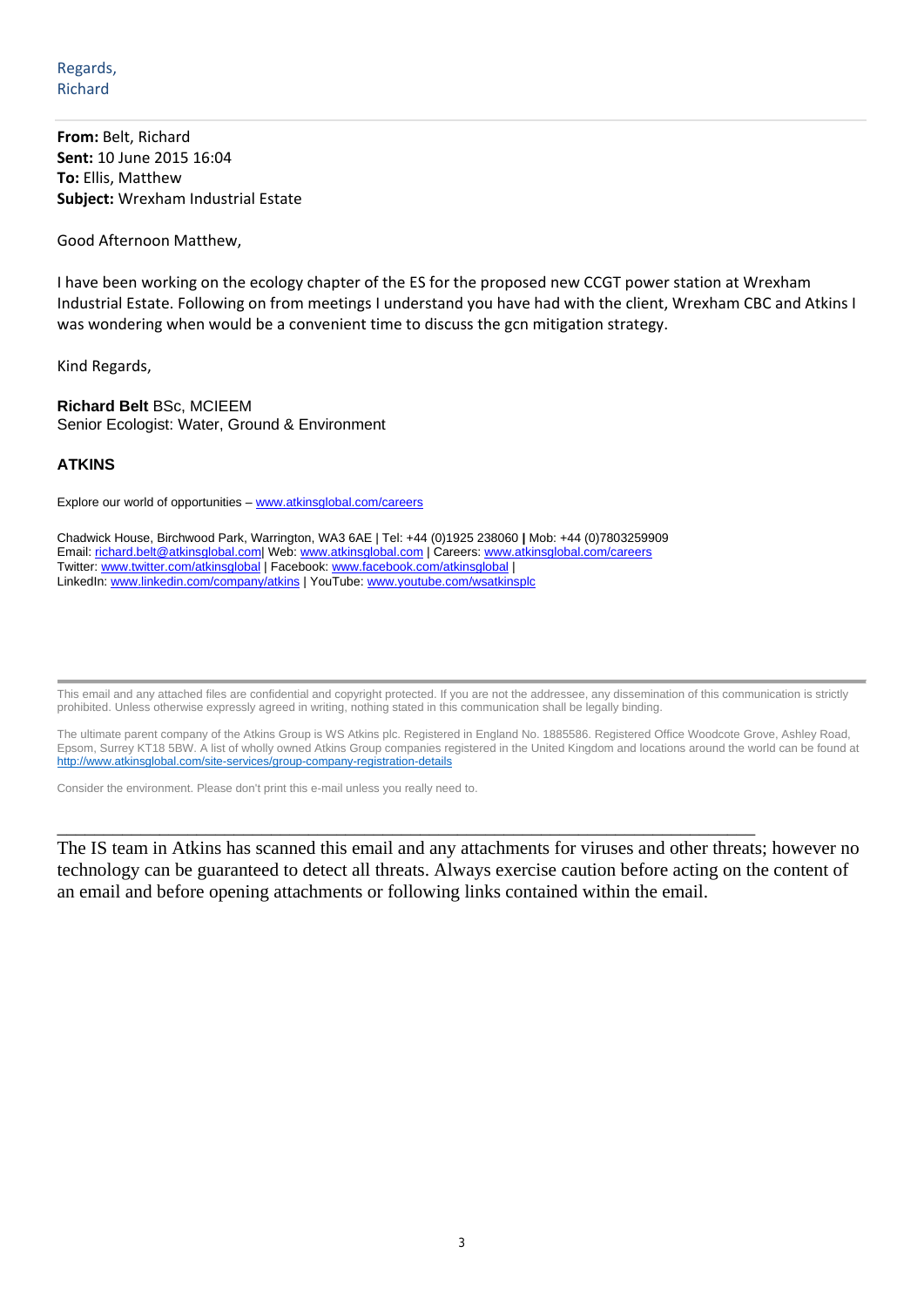## **Wrexham Industrial Estate, Wrexham**

#### **Historical Review of Great Crested Newt Survey Data and Aerial Photography**

## **CCW study review**

Previous research which examined past and current GCN conservation status in northeast Wales has been undertaken, as part of a wider national project into the development of a National Amphibian and Reptile Recording Scheme (NARRS), led by the Herpetological Conservation Trust. This research project, commissioned by CCW, used strategic analysis of great crested newt status at the landscape level, to assess its past and current population status, distribution and significance in northeast Wales, with the aim of being able to predict and identify the most effective opportunities for improving their future status, and ultimately look into how best to achieve favourable conservation status for this species in northeast Wales.

The loss of suitable breeding habitat and decline in pond densities across northeast Wales has resulted in a severe decline in great crested newt status in the region. Examination of historical OS maps was undertaken, to assess changes to the pond landscape over time, studying a representative sample of 25 random 1km squares across the region. The overall trend shown was that there has been a significant decline in pond densities, with at least 37% of ponds being lost in northeast Wales over the last 160 years.

Despite this northeast Wales constitutes the welsh stronghold for great crested newts, having retained a higher density of ponds than many other areas over the course of its decline across the UK in the  $20<sup>th</sup>$  century. Existing data collated from 1985 to present has identified 693 known ponds supporting great crested newts in northeast Wales. These comprise 8 in Conwy, 105 in Denbighshire, 282 in Flintshire and 298 in Wrexham, supporting the premise that Northeast Wales is one of the most important regions for this species in the UK, and makes an important contribution to the European population.

Of the 37% of ponds lost, only approximately one third of the remainder are occupied by great crested newts today. This leaves much scope for reversing these declines and improving conservation status of great crested newts across northeast Wales.

Further GIS spatial modelling was undertaken as a means to assessing the relative importance and viability of newt populations in the region, identifying different pond networks and essentially guiding conservation action specifically habitat creation and management by targeting certain areas. By superimposing the current distribution of known great crested newt breeding ponds, identifying barriers to dispersal and examining the permeability of the land to newts, a GIS map of the existing effective networks was created and used to generate a series of new 'theoretical' networks. This identified locations where action to re-connect disjunct pond networks could most effectively be applied, resulting in a set of proposed targeted actions which would improve the long-term viability of great crested newt populations in the region.

In conclusion, this research has identified past and present great crested newt status and demonstrated the presumed decline in status and distribution in the region since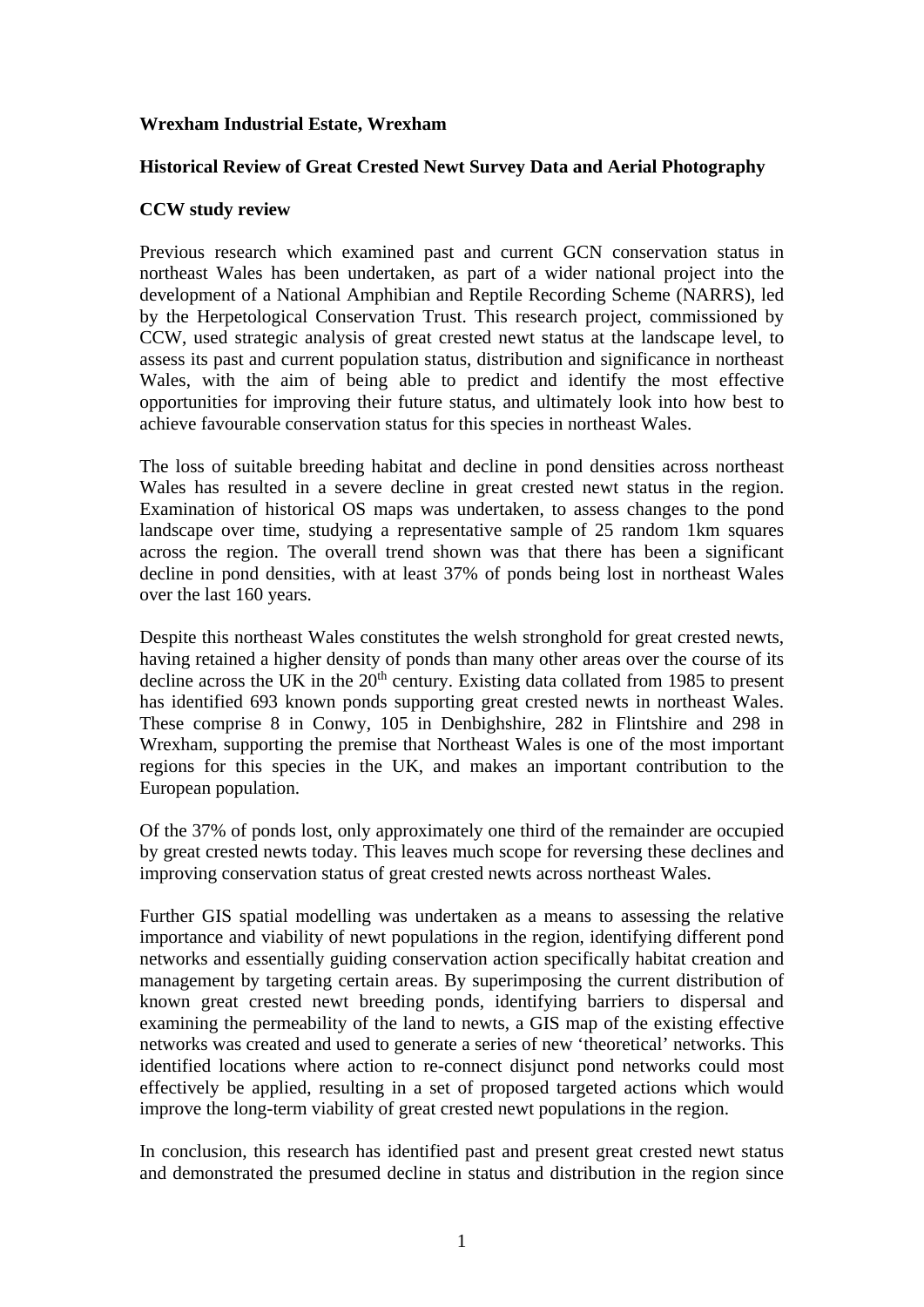1850, but has also highlighted areas and opportunities for improvement. It highlights the important component of data collection and effective surveillance of protected species such as great crested newts, in obtaining detailed status assessments which can subsequently be used to inform the planning of effective strategic conservation action. Furthermore this modelling approach aims to optimise ecological benefits as well as cost-effectiveness, and its implementation could be important in guiding conservation and ultimately maximising progress towards 'Favourable Conservation Status' for great crested newts in northeast Wales.

#### **Review of AMEC Survey Data 2000-2009**

A review of great crested newt survey data collected by AMEC has been undertaken using data from surveys carried out during 2000, 2003 and 2005, in addition to the 2009 surveys.

Comparisons have been made in relation to where great crested newts have been found across the pond network associated with the scheme (within 500 m of the Northern and Southern route corridors), and how their numbers (peak count) have varied, population size class estimates have also been made where possible. The peak count is an important aspect as it provides an indication as to how the GCN population within the survey area affected by the scheme has changed over time, and gives an indication as to possible future trends in fluctuation of GCN populations.

#### **Summary of Data**

The number of ponds surveyed in each of the four survey years varies slightly, however, there are a number of ponds that have been subject to repeat surveys between 2000 and 2009, thereby providing comparable data on the presence of GCN over the years.

A table showing the pond number (and any changes to pond number if it has been renamed) and the grid reference is available for reference purposes at E.

The total number of ponds surveyed and where GCN were confirmed to be present are summarised below for each survey year:

#### *2000 GCN Survey Data:*

In 2000 only one pond was surveyed within the northern route survey area. No GCN were found to be present at this time.

A total of 21 ponds were surveyed within the southern route survey area. Of these 21 ponds, 16 were confirmed to support GCN. These were Ponds 58, 59-60, 63, 65, 66- 67, 68-70, 53 (2009 pond 85c), 86/87 (2009 pond 88a), 71(2009 pond 88b), 95, 89 (2009 pond 95a), 91 (2009 pond 95b).

#### *2003 GCN Survey Data:*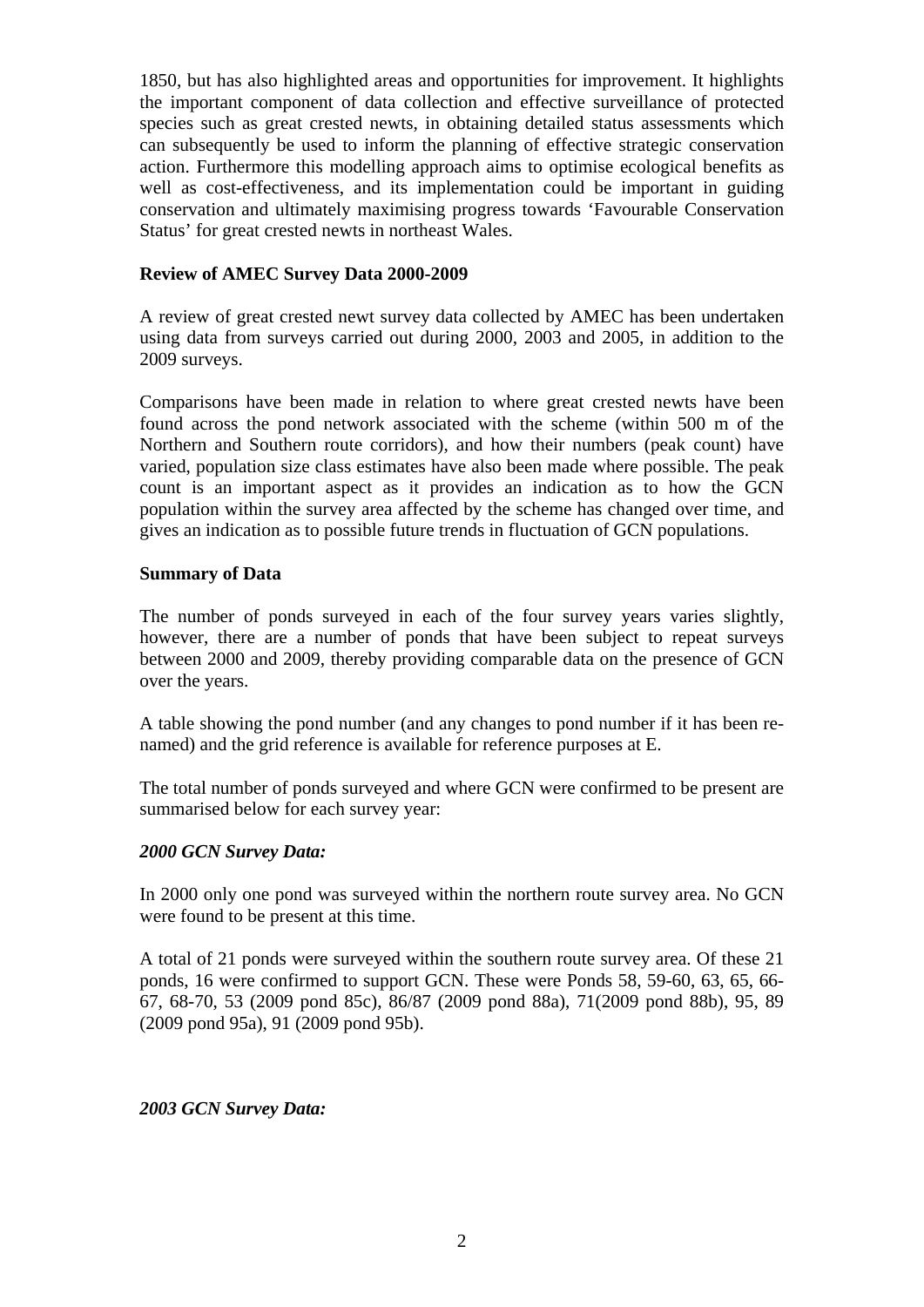In 2003 a total of 15 ponds were surveyed within the northern route survey area. Of these 15 ponds, five were confirmed to support GCN. These were Ponds 4, 6, 7, 147 and 151.

A total of 30 ponds were surveyed within the southern area. Of these 30 ponds surveyed, 18 were confirmed to support GCN. These were Ponds 55a, 59-60, 63, 64, 65, 66-67, 68-70, 88, 95, 98, 100/101,102 and 153- 54.

## *2005 GCN Survey Data*

In 2005 a total of 21 ponds were surveyed within the northern route survey area. The survey results confirmed the presence of GCN in three of these ponds. These were ponds 6, 7 and 147.

A total of 45 ponds were surveyed within the southern route survey area. Of these 45 ponds 21 were confirmed to support GCN. These were ponds 55a, 59-60, 63, 65, 66 - 67, 68 - 70, 88, 95, 98, 99, 100/101, 102, 111, 114, 153-154 and118a (this pond lies just outside of the 500m boundary therefore was not surveyed in 2009).

## *2009 Survey Data***:**

In 2009 a total of 26 ponds were surveyed within the northern route survey area. The survey confirmed the presence of GCN in six of these ponds. These were ponds 4, 5, 6, 7, 19 and 151a.

A total of 45 ponds were surveyed within the southern route survey area. Of these 45 ponds, 20 were confirmed to support GCN. These were Ponds 39, 59-60, 63a, 65, 66- 67, 68-70, 88, 86-87 (2009 pond 88a), 90, 95, 89 (2009 pond 95a), 100/101, 102, 110, 111 and 114.

A number of these ponds where GCN were found to be present are new ponds that were only surveyed in 2009. These are ponds 5, 19 and 151a in the northern survey area, and ponds 39, 90, 110 and 63a in the southern survey area. This provides additional data on GCN presence, however, does not allow for a comparison to be made with previous years.

#### **Overall trends**

The number of ponds surveyed in both the northern route survey area and the southern route survey area increased from 2000 to 2009. More new ponds were added to the northern route survey area than to the southern route. As a result, the southern route ponds were more comparable and more reliable inferences could be drawn.

The presence of GCN has been confirmed in a greater percentage of the ponds surveyed in the southern route survey area than in the northern route survey area. The results appear to indicate a fluctuation of GCN populations within the northern route survey area. The results also appear to indicate a decline in the proportion of ponds containing GCN between 2000 and 2009 in the southern route survey area (Figure A1).

#### **Figure A1: Percentage of ponds surveyed with confirmed presence of GCN**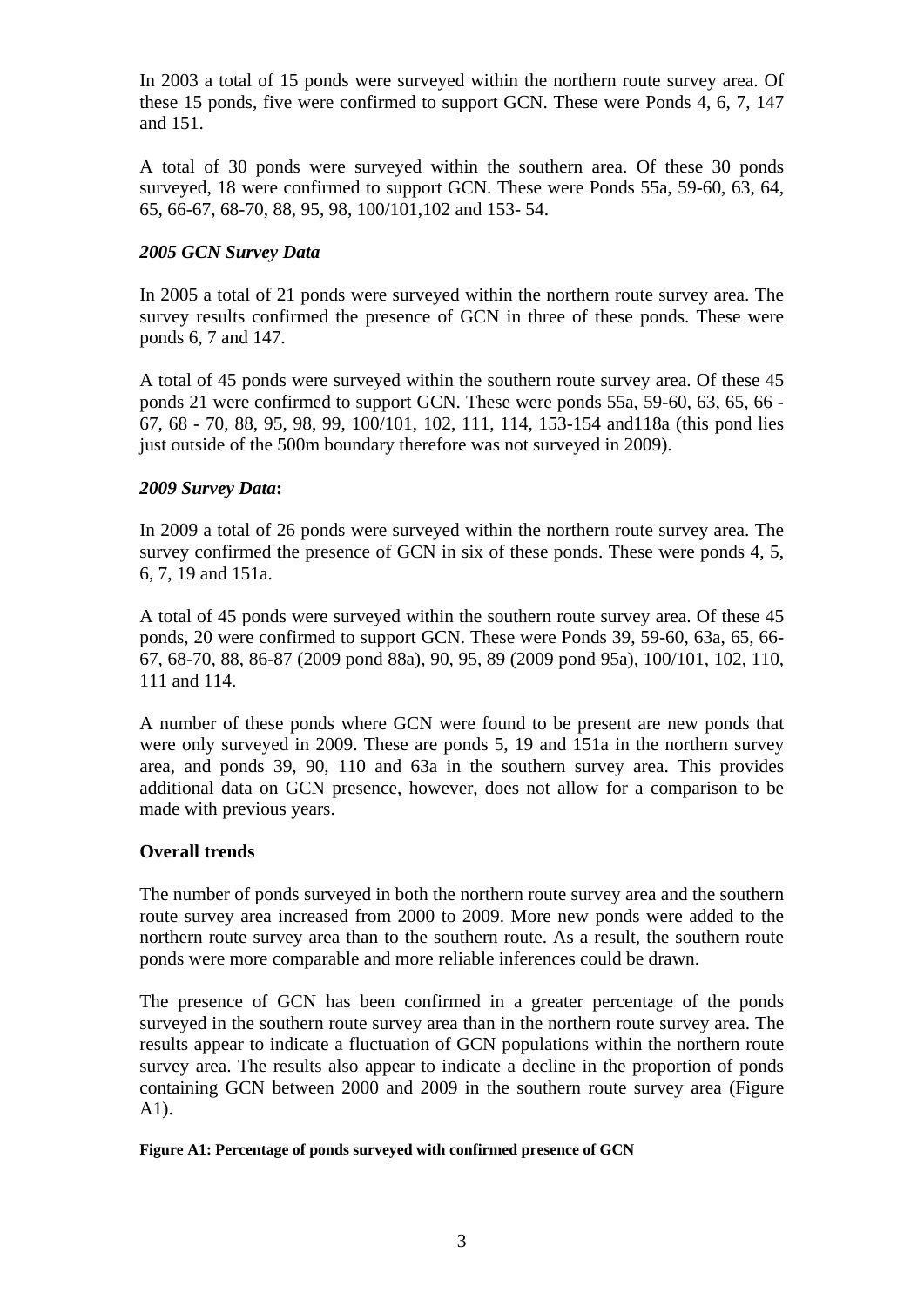

**N.B** The total number of ponds surveyed includes those confirmed as defunct/extinct etc and those which have over time merged together to become one large pond.

#### **Analysis**

## **Population Counts**

#### *Northern Route Survey Area*

There are only a small number of ponds in the northern survey area where comparable data exists. This is largely due to the fact that fewer ponds overall were surveyed in this area compared with the southern route, and of these ponds, only five were found to support GCN. For these five ponds that were surveyed consistently between 2003 and 2009, and confirmed to support GCN, population counts have been calculated. This is calculated using the peak adult count per pond for any one survey visit. Only one pond was surveyed in 2000 so data has not been included for this year.

The changes in peak GCN counts for each of these ponds are shown in the Table 1 below:

| -<br><b>Pond Number</b> | <b>Maximum GCN Count</b> |      |      |  |  |  |
|-------------------------|--------------------------|------|------|--|--|--|
|                         | 2003                     | 2005 | 2009 |  |  |  |
|                         |                          |      |      |  |  |  |
|                         | ◠                        |      |      |  |  |  |
|                         | h                        |      |      |  |  |  |
| 147                     |                          |      |      |  |  |  |
|                         | ◠                        |      |      |  |  |  |

**Table 1: Changes in Maximum GCN Counts: Northern Route**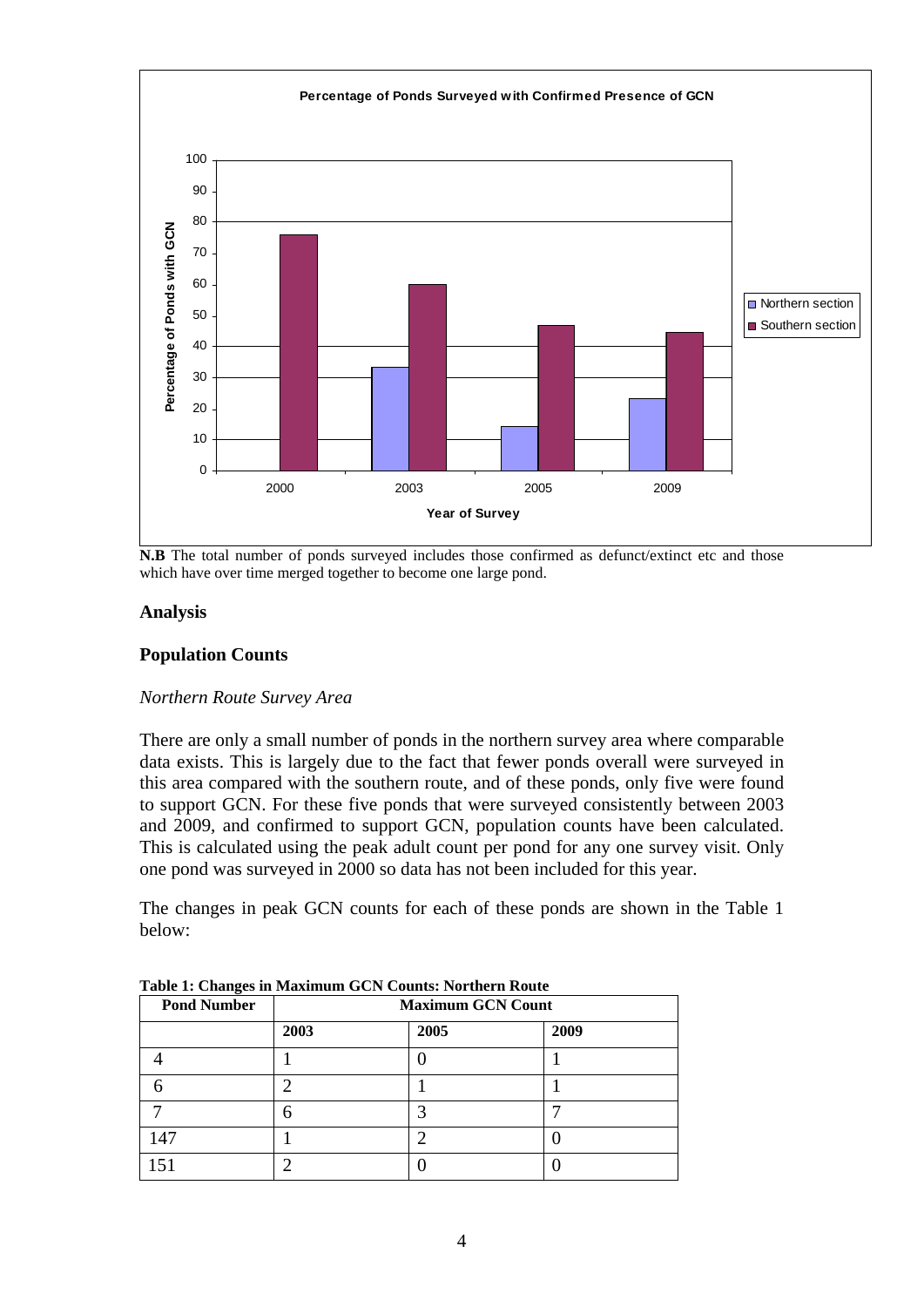#### *Southern Route Survey Area*

There are a total of 25 ponds in the southern survey area where comparable survey data exists. For the 25 ponds that were surveyed consistently between 2000 and 2009, and confirmed to support GCN, population counts have been calculated. Peak count data is calculated for all individual ponds including groups of ponds which are physically connected but otherwise listed as two separate ponds (for example 59-60). In this case peak count data was taken from surveys on the same evening to prevent possible over-estimation of the population due to movement of GCN between the connected ponds.

The changes in peak GCN counts for each pond in the southern route survey area are shown in Table 2 below:

| <b>Pond Number</b>    | <b>Maximum GCN Count</b> |                  |                           |                  |  |  |
|-----------------------|--------------------------|------------------|---------------------------|------------------|--|--|
|                       | 2000                     | 2003             | 2005                      | 2009             |  |  |
| $\overline{55a}$      | n/a                      | $\mathbf{1}$     | $\mathbf{1}$              | $\mathbf{0}$     |  |  |
| 58                    | $\overline{7}$           | $\overline{0}$   | $\overline{0}$            | $\mathbf{0}$     |  |  |
| 59-60                 | $\overline{8}$           | $\overline{2}$   | $\overline{2}$            | $\overline{2}$   |  |  |
| 63                    | 18                       | 21               | 14                        | $0$ (dry)        |  |  |
| $\overline{65}$       | $\overline{9}$           | $\overline{2}$   | $\overline{3}$            | $\overline{3}$   |  |  |
| 66-67                 | $\overline{2}$           | $\overline{2}$   | 5                         | $\overline{2}$   |  |  |
| 68-70                 | 23                       | 6                | 10                        | $\mathbf{1}$     |  |  |
| 53 (2009 pond 85c)    | $\overline{2}$           | $\overline{0}$   | $\overline{0}$            | $\overline{0}$   |  |  |
| 86-87 (2009 pond 88a) | 0 (Ova only)             | $\overline{0}$   | $\overline{0}$            | $\mathbf{1}$     |  |  |
| 88 <b>b</b>           | 12                       | n/a              | n/a                       | $\boldsymbol{0}$ |  |  |
| 88                    | $\mathbf{0}$             | $\overline{2}$   | 10                        | 3                |  |  |
| 95                    | 11                       | 23               | 6                         | $\overline{2}$   |  |  |
| 89 (2009 pond 95a)    | 6                        | $\boldsymbol{0}$ | $\mathbf{0}$              | $\mathbf{1}$     |  |  |
| 98                    | n/a                      | 12               | 11                        | $\overline{0}$   |  |  |
| 99                    | $\mathrm{n}/\mathrm{a}$  | $\mathbf{0}$     | 0 (larvae only)           | $\overline{0}$   |  |  |
| 100/101               | n/a                      | $\overline{9}$   | 11                        | $\overline{7}$   |  |  |
| 102                   | n/a                      | 26               | 17                        | $\mathbf{1}$     |  |  |
| 111                   | n/a                      | $\boldsymbol{0}$ | $\overline{0}$ (Ova only) | $\mathbf{1}$     |  |  |
| 114                   | n/a                      | $\boldsymbol{0}$ | $\overline{3}$            | $\overline{4}$   |  |  |
| 153-154               | n/a                      | $\overline{4}$   | 5                         | $\boldsymbol{0}$ |  |  |

**Table 2: Changes in Maximum GCN Counts: Southern Route** 

The results above generally indicate a decline in the numbers of GCN found in the ponds since surveys commenced in 2000. While this may reflect natural variations in breeding activity in different ponds over different years, for ponds with previously relatively high numbers recorded, such as Pond 63, the lack of GCN activity is due to the pond being completely dried out and overgrown by 2009.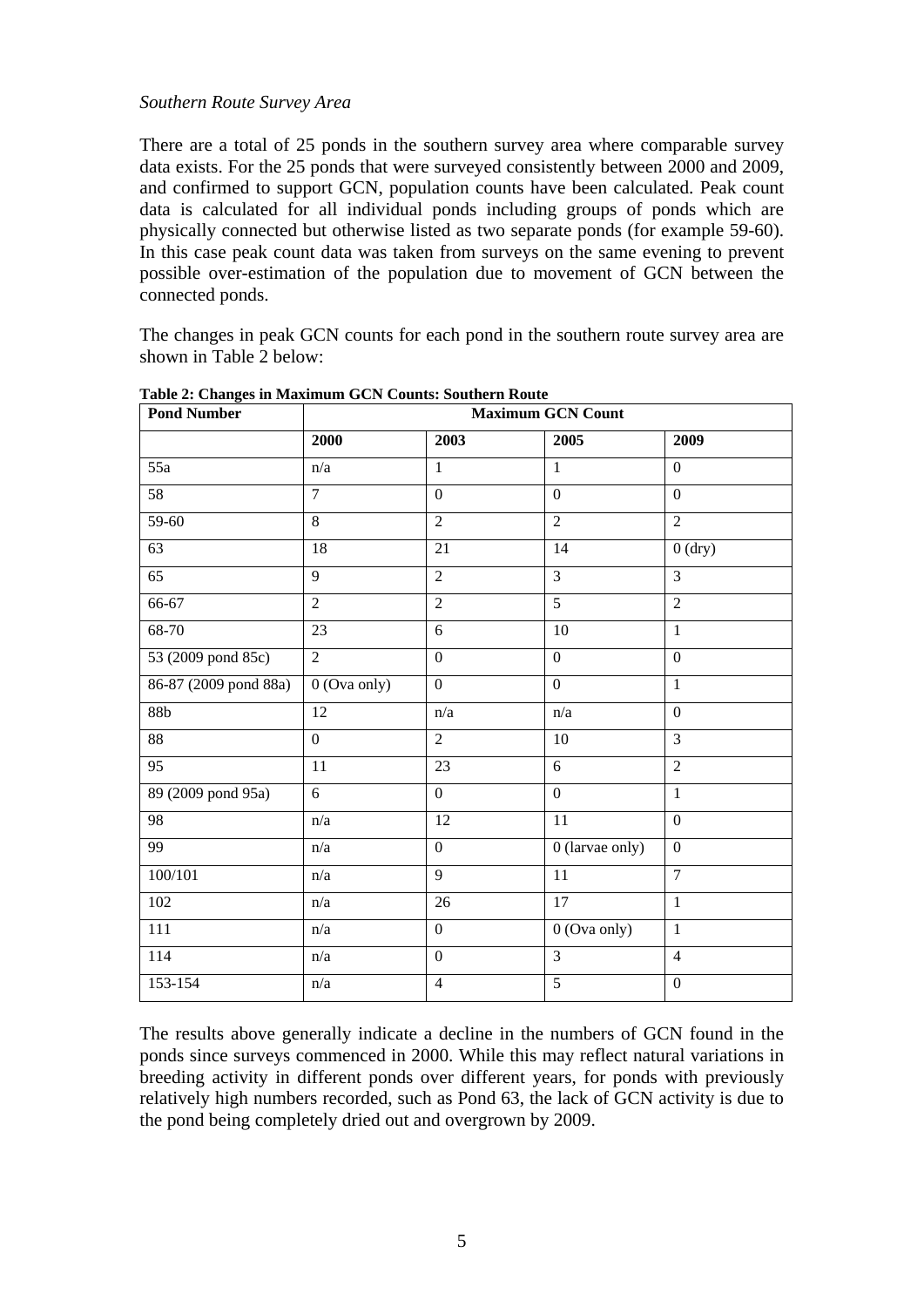Of those ponds surveyed repeatedly in all four of the survey years, peak counts were generally lower in 2009 compared with peak counts in 2000, as illustrated in the graph (Figure A2) below.



**Figure A2: Trends in GCN peak count numbers 2000-2009: Southern Route**

#### **Statistical Analysis of Population Counts**

#### *Method used*

In order to determine if there was a significant difference in the peak GCN count for ponds surveyed over any two survey years, a Wilcoxon signed ranks test was used (see Table 3 below). This test makes few assumptions about the shape of the data, the test works by classifying the data into three categories; negative ranks (where peak GCN count is less in the pond in year 2 than it is in year 1, positive ranks (where it is greater), and ties (where peak GCN count is the same in the pond over both years). It also ranks the absolute differences. A non-parametric test was used as the data are not normally distributed. This is due to the large number of 0's; a result of a pond being surveyed but no GCN found in that pond in that year

#### *Data sets compared*

Comparisons were made between the years 2000-2003 (14 ponds), 2000-2005 (16 ponds), 2000-2009 (17 ponds), 2003-2005 (40 ponds), 2003-2009 (38 ponds) and 2005-2009 (40 ponds). Different numbers of ponds were surveyed in different years,

**N.B** The above graph does not account for survey data where only GCN larvae or eggs were found. In terms of considering population size, the peak count should be taken as the maximum adult count. Pond numbering follows that used in the 2005 survey.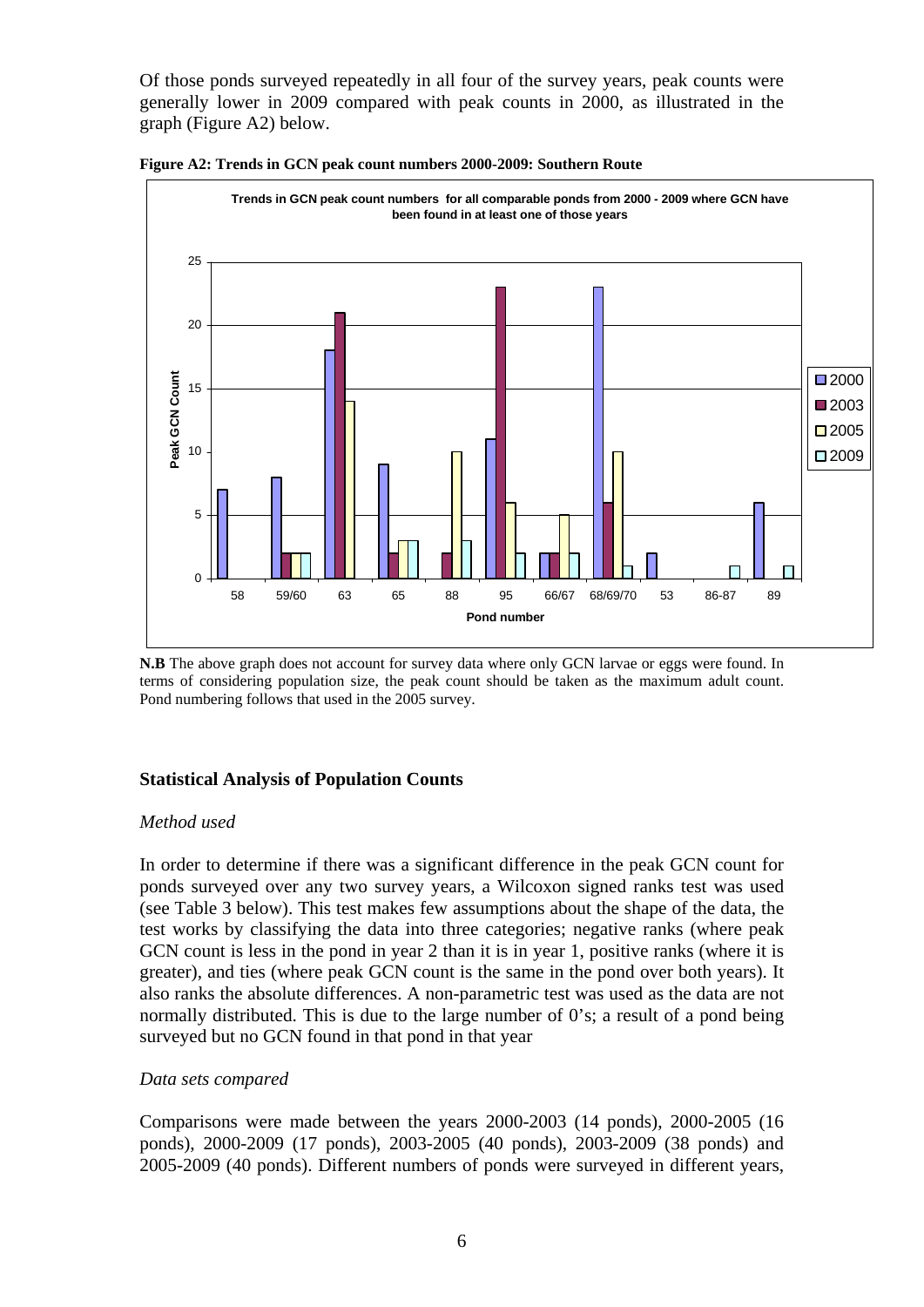resulting in the varying number of ponds available for comparison. So that a large enough data-set was available, ponds in the northern route survey area and the southern route survey area were analysed together to represent the wider metapopulation of the area.

## *Results*

**Table 3: Wilcoxon Signed Ranks test results** 

| Comparison<br>Years | Negative<br>Ranks | Positive<br>Ranks | <b>Ties</b> | Total |          | Asymp. Sig (2-tailed) |
|---------------------|-------------------|-------------------|-------------|-------|----------|-----------------------|
|                     |                   |                   |             |       |          |                       |
| $2000 - 2003$       | <sub>0</sub>      | 4                 | 4           | 14    | $-1.022$ | 0.307                 |
| $2000 - 2005$       |                   |                   |             | 16    | $-1.872$ | 0.061                 |
| $2000 - 2009$       | Q                 |                   | 6           | 17    | $-2.58$  | 0.01                  |
| $2003 - 2005$       | 10                | 9                 | 21          | 40    | $-0.303$ | 0.762                 |
| $2003 - 2009$       | 11                |                   | 20          | 38    | $-1.901$ | 0.057                 |
| $2005 - 2009$       | 12                | h                 | 22          | 40    | $-2.538$ | 0.011                 |

## **Wicoxon Signed Ranks Test Results**

Peak GCN count is significantly different between the years  $2000-2009$  ( $z = -2.580$ ,  $p$ )  $= 0.010$ ) and 2005-2009 ( $z = -2.238$ ,  $p = 0.011$ ) using a critical *P*-value of 0.05. In both cases there were a larger number of GCN in more ponds in the earlier survey year compared to the latter. No significant difference was found between any of the other survey years compared (2000 and 2003, 2000 and 2005, 2003 and 2005, 2003 and 2009).

## **Population size class estimates**

From the data it is possible to ascertain population size class estimates for the ponds where GCN were found to occur. It is then possible to compare population size classes for each of the survey years. To allow a more accurate population size class assessment, in some cases, individual ponds have been grouped together where there is the potential for GCN to regularly interchange between nearby ponds.

A comparison of the population size class estimates for the southern route is shown Table 4 below. It was not possible to make a similar comparison for the northern route, as there is only a limited amount of comparable data where reliable population estimates can be made. Furthermore, where it is possible to obtain population estimates, there is little variation in the small numbers of GCN found in these northern route ponds between 2003 and 2009.

Due to a number of the ponds not being surveyed at all in 2000, the table only compares data from 2003-2009:

**Table 4: Comparison of Population Size Class Estimates for GCN Populations in the Southern Survey Area.** 

| Pond/                 | 2003                   | 2005                   | 2009                   |
|-----------------------|------------------------|------------------------|------------------------|
| <b>Group of Ponds</b> |                        |                        |                        |
|                       | <b>Population Size</b> | <b>Population Size</b> | <b>Population Size</b> |
| $55a, 58, 59-60, 68-$ | Small                  | Medium                 | Small                  |
| 70.53                 |                        |                        |                        |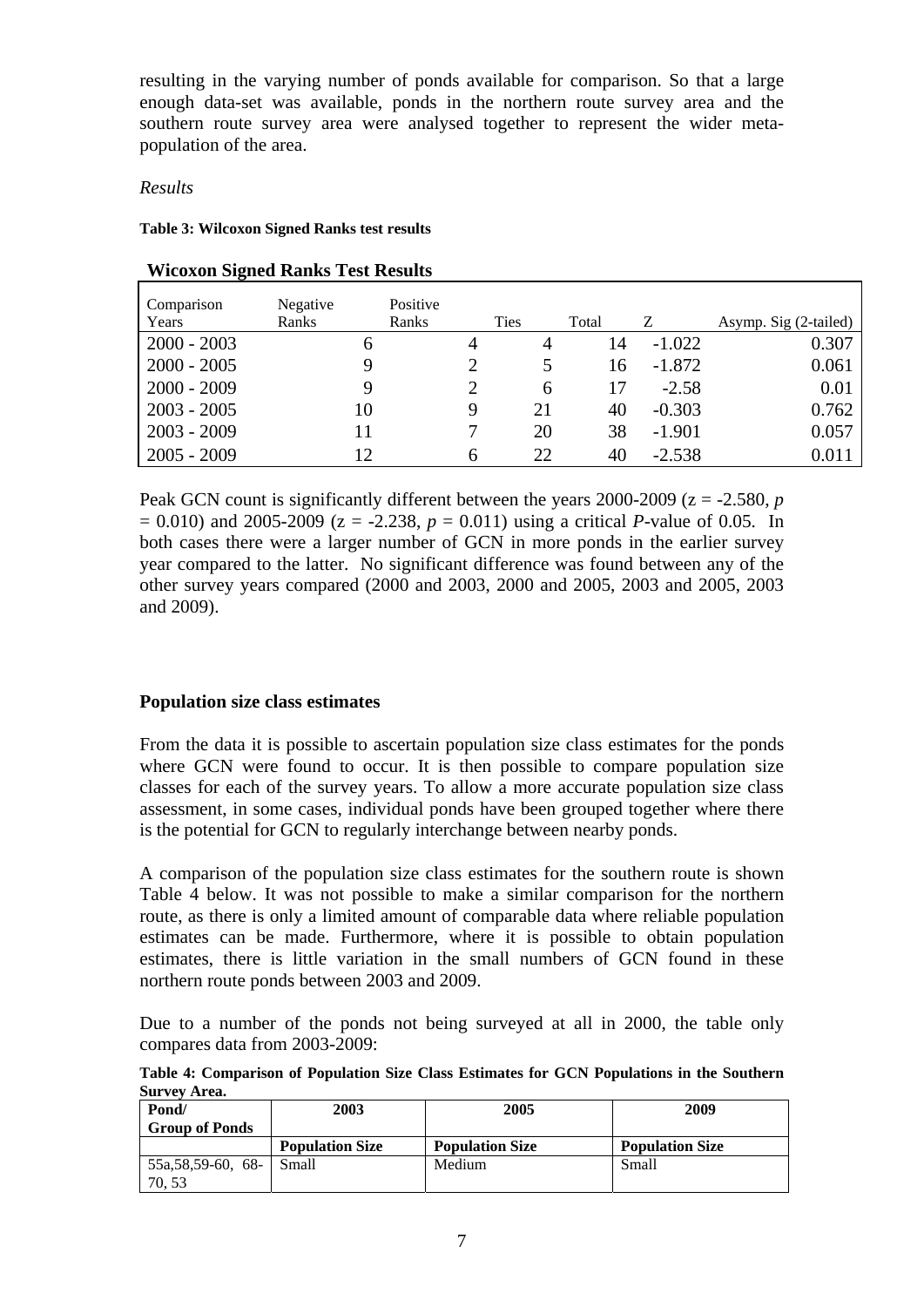| 63, 65, 66-67,<br>$153 - 154$ | Medium | Medium | Small |
|-------------------------------|--------|--------|-------|
| 99,100/101, 102               | Medium | Medium | Small |
| 88, 86-87, 95, 89,<br>111     | Medium | Medium | Small |
| 114,98                        | Medium | Medium | Small |

**N.B** The population size estimates given above are estimated from the actual values, no assumptions or adjustments to take into account habitat suitability or other factors have been made here. Due to the survey of different ponds during 2003 and 2005 compared to 2009, it is not possible to directly compare the population data described above with that represented in Table 2 (See Section 3.7 Main Report).

The number of ponds surveyed has not remained the same over the course of the surveys which provides some constraints when comparing the results. A number of the ponds have been subject to change over time; being dry some years or becoming defunct and in the latter stages of succession, thus affecting their suitability as a viable amphibian habitat, and their ability to support GCN. Health and safety reasons have precluded some ponds from being surveyed in some years. A number of new ponds were additionally found to contain GCN in the 2009 surveys. However, as these had not been surveyed previously, it was not possible to make a comparison with this data.

In conclusion the data review suggests that populations of GCN may be declining due to ponds being lost through succession or drying out. In addition different breeding ponds may be being used in different years, further contributing to changes in GCN populations which were identified during surveys.

## **REVIEW OF AERIAL PHOTOGRAPHY**

#### *Summary of data*

Aerial photographs of the area covering both the northern and the southern route survey areas were made available for review by Wrexham County Borough Council for the years 2006, 2000, 1993 and 1974. Aerial images from 2006 and 2000 were available in electronic format (a geographic information system (GIS) and could be viewed at various scales, and in colour. Aerial images from 1993 were available in printed media, at a scale of 1:10,000 and in colour, and aerial images from 1974 were also available in printed media only, at a scale of 1:10,000 and in black and white.

#### *Methodology*

The images were examined in detail to determine changes over time which may affect habitat suitability for GCN. Where possible the following parameters were used to allow an assessment of changes in ponds which were visible on the aerial photographs;

- presence of ponds
- size of ponds
- vegetation cover / shading of ponds
- surrounding land use
- other habitat features such as hedgerows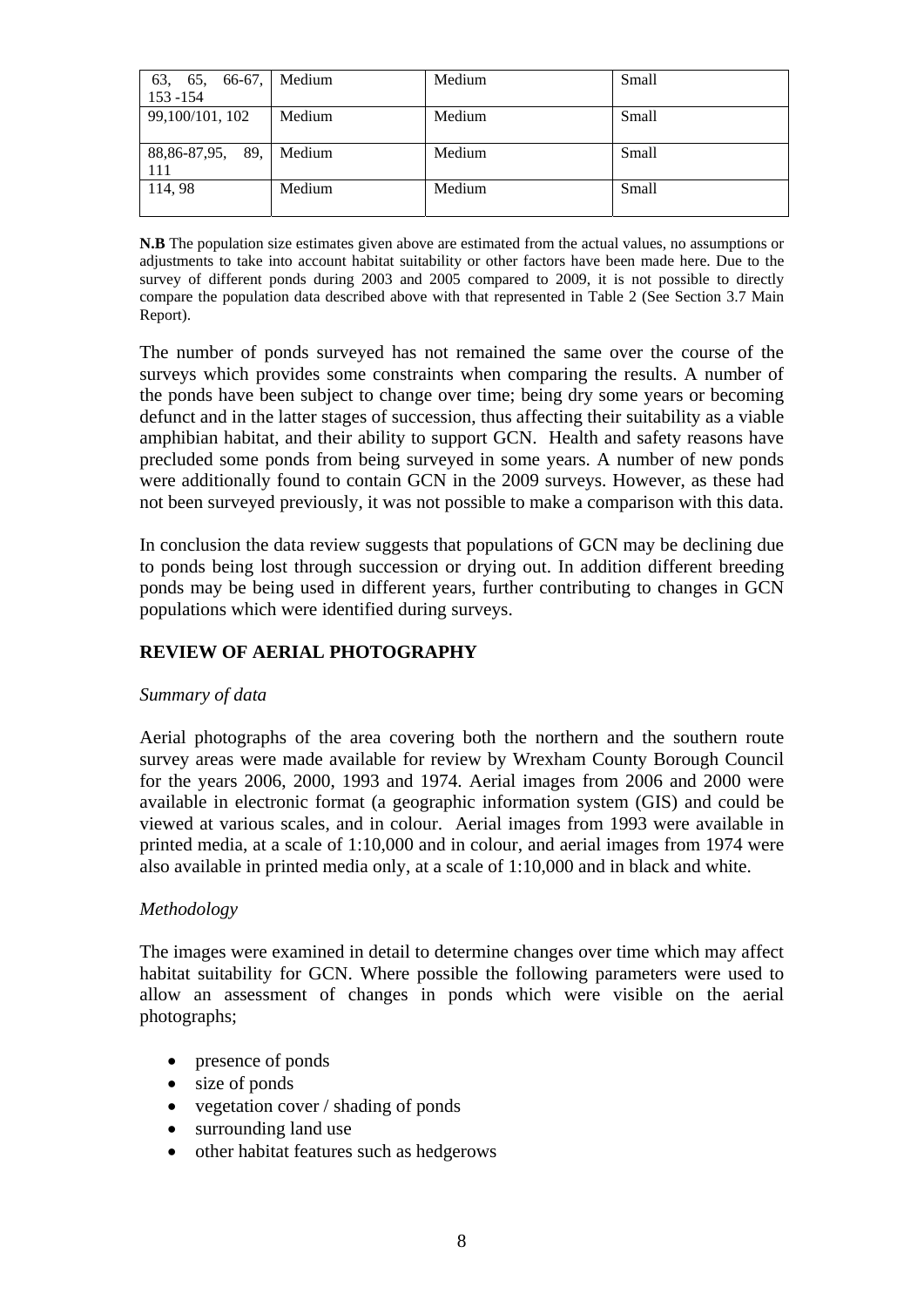## *Results*

Most attention was given to comparison between the 2006 and the 1993 photographs, as there were very few obvious observable changes between the 2006 and 2000 images, and any comparison with the 1974 images was severely limited due to these earlier photographs being in black and white and at a small scale which prevented detailed examination.

## *Northern Survey Route*

The majority of ponds existing in 1993 and 1974 remain present in 2006. However, Pond 18c has been created since 2000 and Pond 158 has been created sometime between 1993 and 2000. These ponds are both located on Clays Golf Course and are associated with development of the golf course. Pond 24 has been created between 1993 and 2003, and is associated with developments at the JCB transmission site.

The 1993 and 1974 aerial photos appear to show two ponds existing to the south of existing Pond 19, located in an arable field to the west of Hugmore Lane. Aerial photographs from 1993 appear to show a pond to the west of existing Pond 134 near a field boundary. This pond no longer exists.

Generally, the surrounding land use of the ponds is largely unchanged; most ponds appear to have become more shaded and overgrown over time, due to an increase in the amount of vegetation surrounding them. In addition some of the ponds appear smaller in later images than in earlier photographs. This may be due to vegetation succession and encroachment into the pond margins, and silting up of the ponds.

#### *Southern Survey Route*

There are no obvious new ponds or ponds lost over the years from the aerial photos of the southern route survey area. Changes to land use in the vicinity of the ponds include the expansion of Cross Lanes; the village has grown considerably since 1974. In 1974 there was a much more prominent track directly to the north of ponds  $85c - f$ and 55a which is no longer as obvious although it still exists. Many of the ponds appeared to be less vegetated in 1993 and 1974 compared to the more recent photographs, indicating that they were in earlier years more open and less shaded. Ponds 99 and 102 appear to be bigger in 1993 whereas pond 103 appears to be much smaller. Generally the land use has remained the same surrounding the ponds although a small number of hedgerows have been lost, or decreased in size, since 1993.

#### **Hydroseral Succession**

Hydroseral succession is evident from analysis of aerial photographs compared for 1974, 1993, 2000 and 2006. Pond assessments undertaken during 2008 confirmed that many of the ponds within the WIEAR 500m survey corridor are in more advanced stages of succession. This is largely due to the encroachment of willow *Salix sp* and aggressive colonisers such as *Typha latifolia*.

Hydroseral succession of the ponds impacts upon several factors which relate to habitat suitability for GCN. Hydroseral succession affects pond water levels, pond shading, and leaf litter build up. In many of the ponds assessed, succession has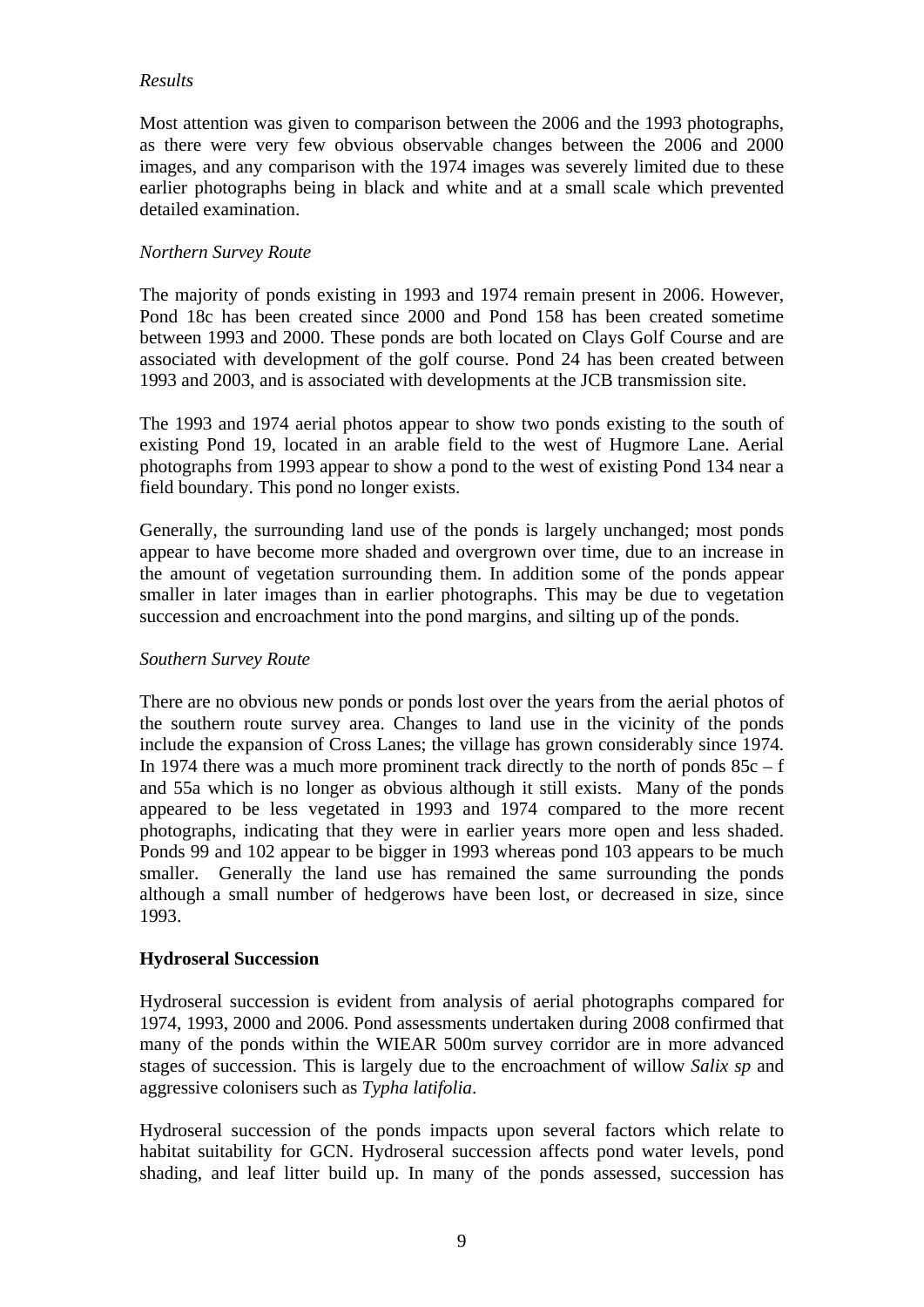causing a reduction in annual water levels. As a result many ponds now dry up at key stages of the year, when larvae are present, resulting in failed breeding. In addition shading and leaf litter build up caused by hydroseral succession limits the growth of marginal aquatic plants which are suitable for amphibian egg laying.

In the absence of appropriate management or mitigation areas there is the potential for these areas to succeed in the same manner as ponds in the wider area and succession and restore ponds to optimum breeding habitat for GCN there will continue to be a negative affect on local GCN populations and this affect will increase as succession develops until succeeded ponds no longer present viable amphibian breeding habitat.

## *Limitations*

The scale of the printed photos and the resolution of the images in the GIS mean it is not possible to get a clear close-up view of all of the ponds. Where a pond is obscured by dense vegetation, it is not possible to see through this and get a clear view of the pond itself. The black and white photographs from 1974 make it harder to distinguish features and land use compared to colour photographs and hence the 1993 photographs were used more for comparisons. The dates on which the photographs were taken is not known and there may be some seasonal variations in the vegetation cover. However all were taken during the spring/summer period when vegetation was in active growth.

## **Conclusions**

Favourable Conservation Status is described as *"the sum of the influences acting on the species concerned that may affect the long term distribution and abundance of its populations"* and is assessed to have been achieved when *"population dynamics data on the species concerned indicate that it is maintaining itself on a long term basis as a viable component of its natural habitats, and the natural range of the species is neither being reduced nor is likely to be reduced for the foreseeable future, and there is, and will probably continue to be, a sufficiently large habitat to maintain its populations on a long term basis"* 

In the absence of mitigation it would not be possible to achieve Favourable Conservation Status of GCN and distribution in the natural range would be reduced, therefore not providing sufficient future habitat to maintain populations on a long term basis. Failure to provide mitigation would not comply with Article 12 (d) of the Habitats Directive which requires that "member states shall take the requisite measures to establish a system of strict protection for the animal species listed in Annex IV (a) in their natural range, prohibiting:

## *(d) deterioration or destruction of breeding sites or resting places."*

Regulation 3 (4) of the Habitats Regulations states "*every competent authority in the exercise of any of their functions, shall have regard to the requirements of the Habitats Directive so far as they may be affected by the exercise of those functions."* Mitigation will include long term monitoring of GCN populations affected by the scheme. Monitoring will involve surveys of all ponds within 250 m of the road scheme for GCN. Monitoring will be undertaken during years 1, 3, 5, 7, 9, 11, 13 and 15 after construction*.*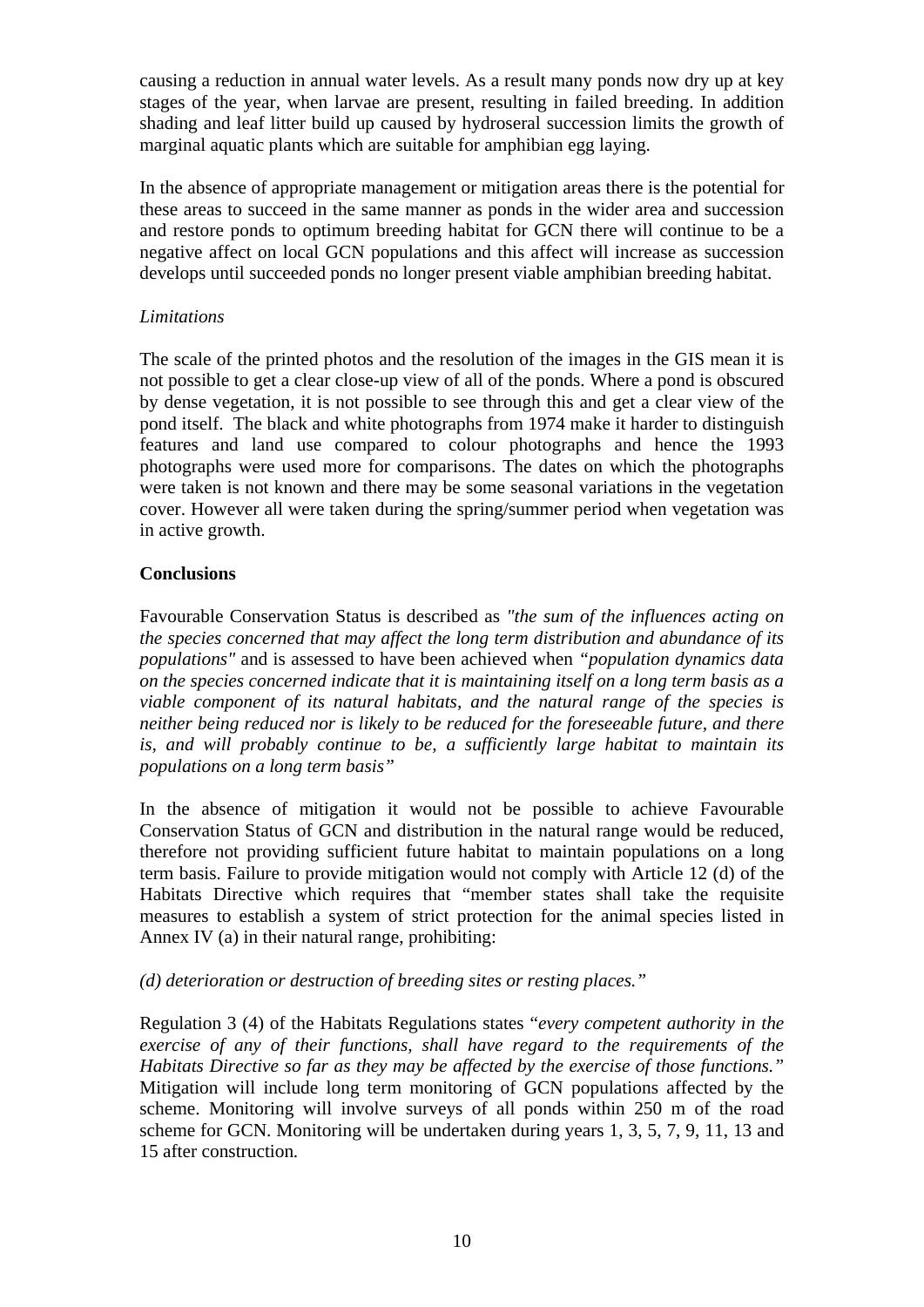Therefore measures taken in line with Article 2:2 of the directive shall be designed to maintain or restore Favourable Conservation Status of natural habitats and species of wild fauna and flora of Community interest. This will ensure that Favourable Conservation Status of GCN is achieved.

In the absence of mitigation it is considered that hydroseral succession would have a significant impact on the GCN population of the area and associated meta populations. It is predicted that the favourable conservation status of the species would not be maintained and the reduction in suitable GCN breeding sites would lead to a decline in local meta populations which would then reduce the population size and distribution of the local population of GCN. In the absence of mitigation it is considered that extinction of local meta populations could occur leading to extinction in parts of their range. Mitigation addresses Article 12 (1) (d) of Habitats Regulations (as amended 2009) in terms of addressing deterioration of habitat and Article 2:2 which states the requirement to maintain or restore habitat to favourable conservation status.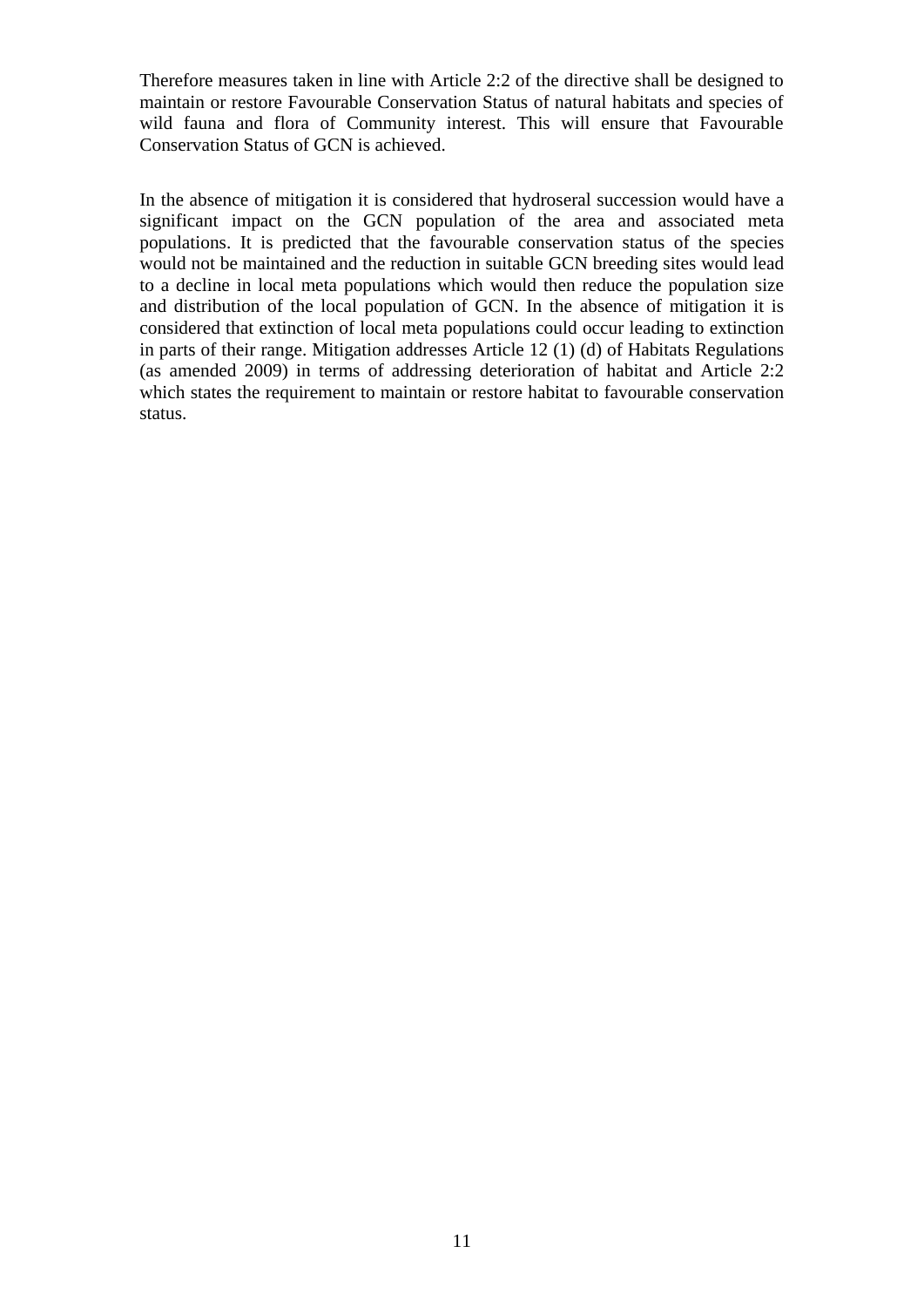**From:** Watson, Alex R<br> **Sent:** 19 October 201 **Sent:** 19 October 2015 09:56 **To:** david.shiel@denbighshire.gov.uk<br> **Subject:** Clwydian Range and Dee Valley *I* **Subject:** Clwydian Range and Dee Valley AONB Management Plan

#### David

I am currently working on a Habitat Regulation Screening Assessment (HRA) for a project in Wrexham and as part of the in-combination assessment I am reviewing other projects and plans which has undergone HRA Screening.

Can you please let me know if the Clwydian Range and Dee Valley AONB Management Plan has been subject to a HRA and if so where I can get a copy.

Regards

**Alex Watson** MCIEEM Principal Ecologist: Water, Ground & Environment

#### **ATKINS**

Explore our world of opportunities – www.atkinsglobal.com/careers

Chadwick House Birchwood Park **Warrington** WA3 6AE England

Tel: +44 1925 238063 **|** Mobile: +44 7803261155 Email: alex.watson@atkinsglobal.com | Web: www.atkinsglobal.com | Careers: www.atkinsglobal.com/careers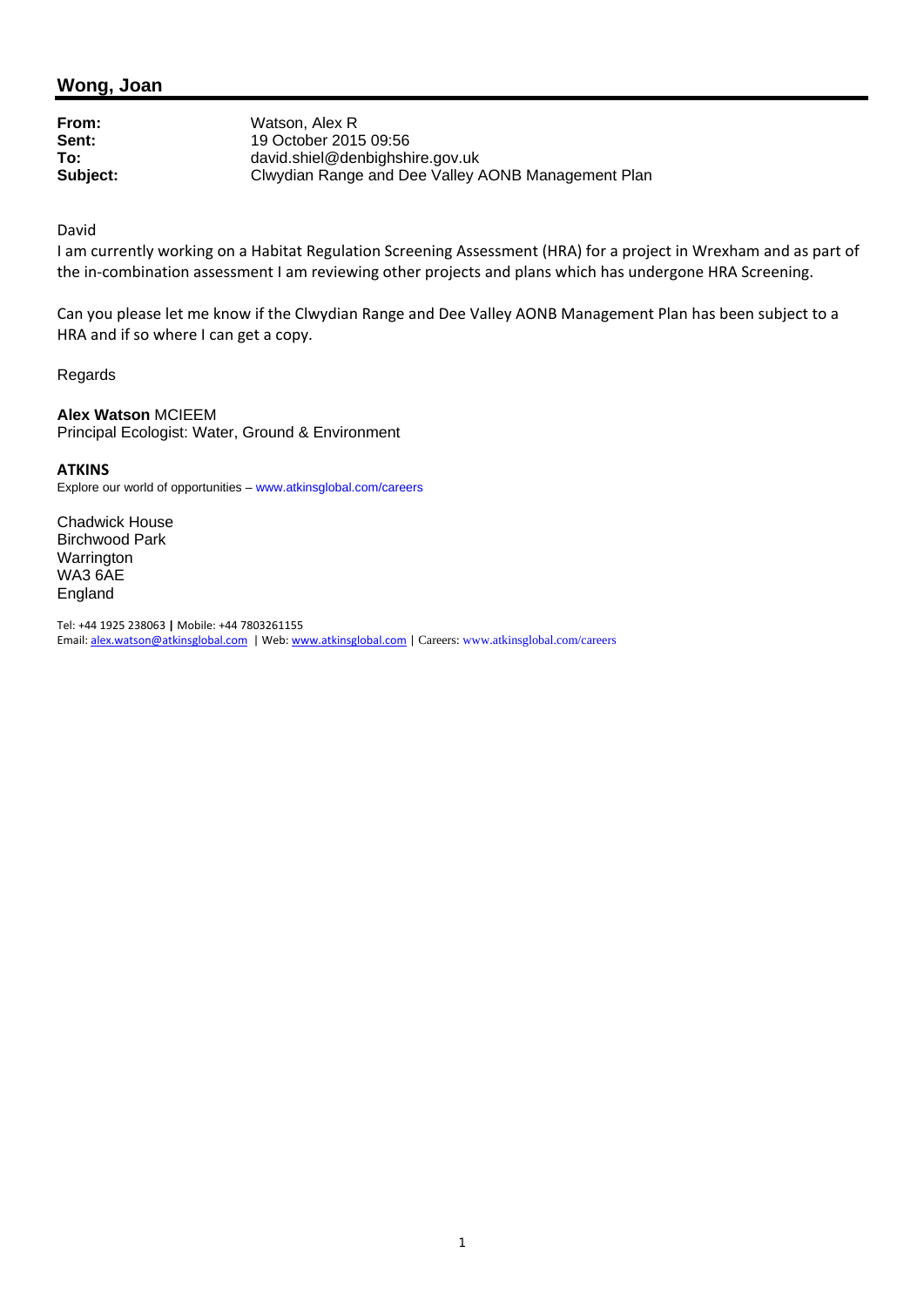**From:** Emma Broad <Emma.Broad@wrexham.gov.uk> **Sent:** 04 January 2016 10:27 **To:** Ellis, Matthew; Watson, Alex R **Cc:** Thomas, Gareth; Kevin Hughes **Subject:** RE: Wrexham Industrial Estate - Proposed Power Station

Hi Alex,

Kevin Hughes (copied in) will be the case officer dealing with the application from WCBC. I will be consulted on the ecological elements but all submissions should be made via him.

Regards Emma

**Emma Broad** 

Ecology and Biodiversity Officer | Swyddog Ecoleg a Bioamrywyiaeth



**From:** Ellis, Matthew [mailto:Matthew.Ellis@cyfoethnaturiolcymru.gov.uk] **Sent:** 04 January 2016 10:17 **To:** Watson, Alex R; Emma Broad **Cc:** Thomas, Gareth **Subject:** RE: Wrexham Industrial Estate - Proposed Power Station

Hi Alex

Thank you very much for your email in respect of the above.

I will be your main point of contact in NRW in respect of protected species.

My colleague, Gareth Thomas, will co-ordinate responses in respect of each of the component applications.

I trust this will be of assistance to you

**Cheers** 

**Matt** 

**From:** Watson, Alex R [mailto:alex.watson@atkinsglobal.com] **Sent:** 23 December 2015 14:05 **To:** Ellis, Matthew; Emma Broad **Subject:** Wrexham Industrial Estate - Proposed Power Station

Dear Matt and Emma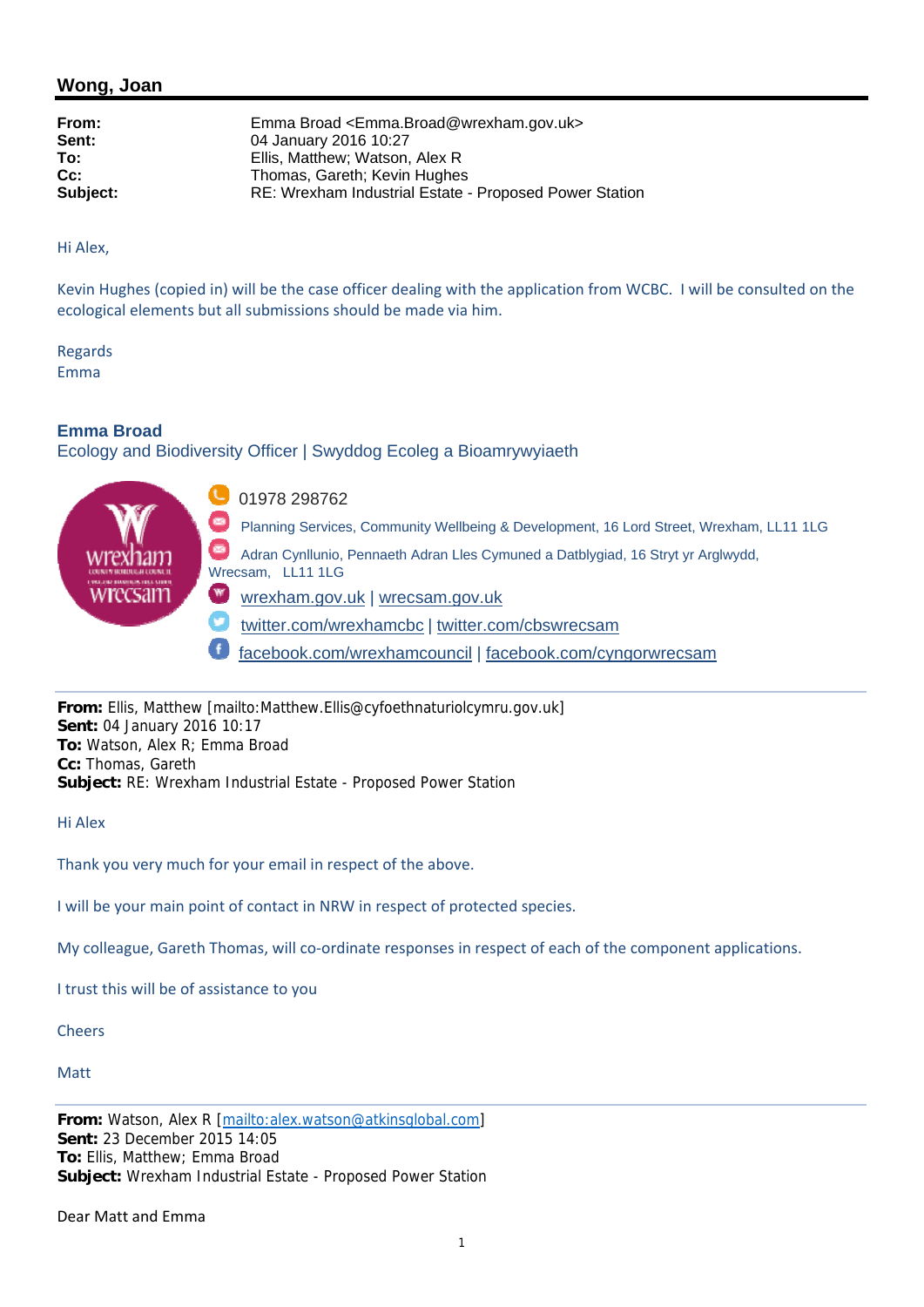It has been a long time since we spoke regarding the proposed power station at Wrexham Industrial Estate.

Our original programme was for the submission to made in 2015, however, the client is now looking to submit in early 2016. Therefore I wanted to re-engage with you and let you know of an important change.

Previously the whole scheme was to be subject to a DCO application; however, we now understand that the planning system requires that the gas connection goes through local planning, with only the power station itself being subject to DCO. Our approach to the ES had always been to assess both components separately and then in combination; because we did this we have been advised that we can still submit the ES as is – i.e. for both parts of the scheme – but that the two aspects will be permitted (hopefully!) separately.

With this in mind and I just wanted to confirm that you are still happy with previously agreed survey methodologies and the data gathered between 2012 and 2014 is still acceptable for supporting the Environmental Statement. Are you still able to confirm that you will be appropriate individuals in NRW and Wrexham CBC to consult on this application.

I look forward to catching up with you in the new year.

**Regards** 

**Alex Watson** MCIEEM Principal Ecologist: Water, Ground & Environment

**ATKINS**

Explore our world of opportunities – www.atkinsglobal.com/careers

Chadwick House Birchwood Park **Warrington** WA3 6AE England

Tel: +44 1925 238063 **|** Mobile: +44 7803261155 Email: alex.watson@atkinsglobal.com | Web: www.atkinsglobal.com | Careers: www.atkinsglobal.com/careers

This email and any attached files are confidential and copyright protected. If you are not the addressee, any dissemination of this communication is strictly prohibited. Unless otherwise expressly agreed in writing, nothing stated in this communication shall be legally binding.

The ultimate parent company of the Atkins Group is WS Atkins plc. Registered in England No. 1885586. Registered Office Woodcote Grove, Ashley Road, Epsom, Surrey KT18 5BW. A list of wholly owned Atkins Group companies registered in the United Kingdom and locations around the world can be found at http://www.atkinsglobal.com/site-services/group-company-registration-details

Consider the environment. Please don't print this e-mail unless you really need to.

Take a look - you can pay, report, request, have your say and find information online at www.wrexham.gov.uk. Save paper - think before you print!

This e-mail message and any attachments are intended solely for the individual or organisation to whom it is addressed. For full conditions in relation to content and use of this e-mail message and any attachments, please refer to http://www.wrexham.gov.uk/top\_navigation/disclaimers.htm.

Ewch i weld - mi fedrwch chi dalu, anfon, ceisio, dweud eich dweud, a dod o hyd i wybodaeth ar-lein yn www.wrecsam.gov.uk. Arbedwch bapur meddyliwch cyn argraffu!

Mae'r neges e-bost hon ac unrhyw atodiadau wedi eu bwriadu ar gyfer yr unigolyn neur sefydliad yi cyfeirir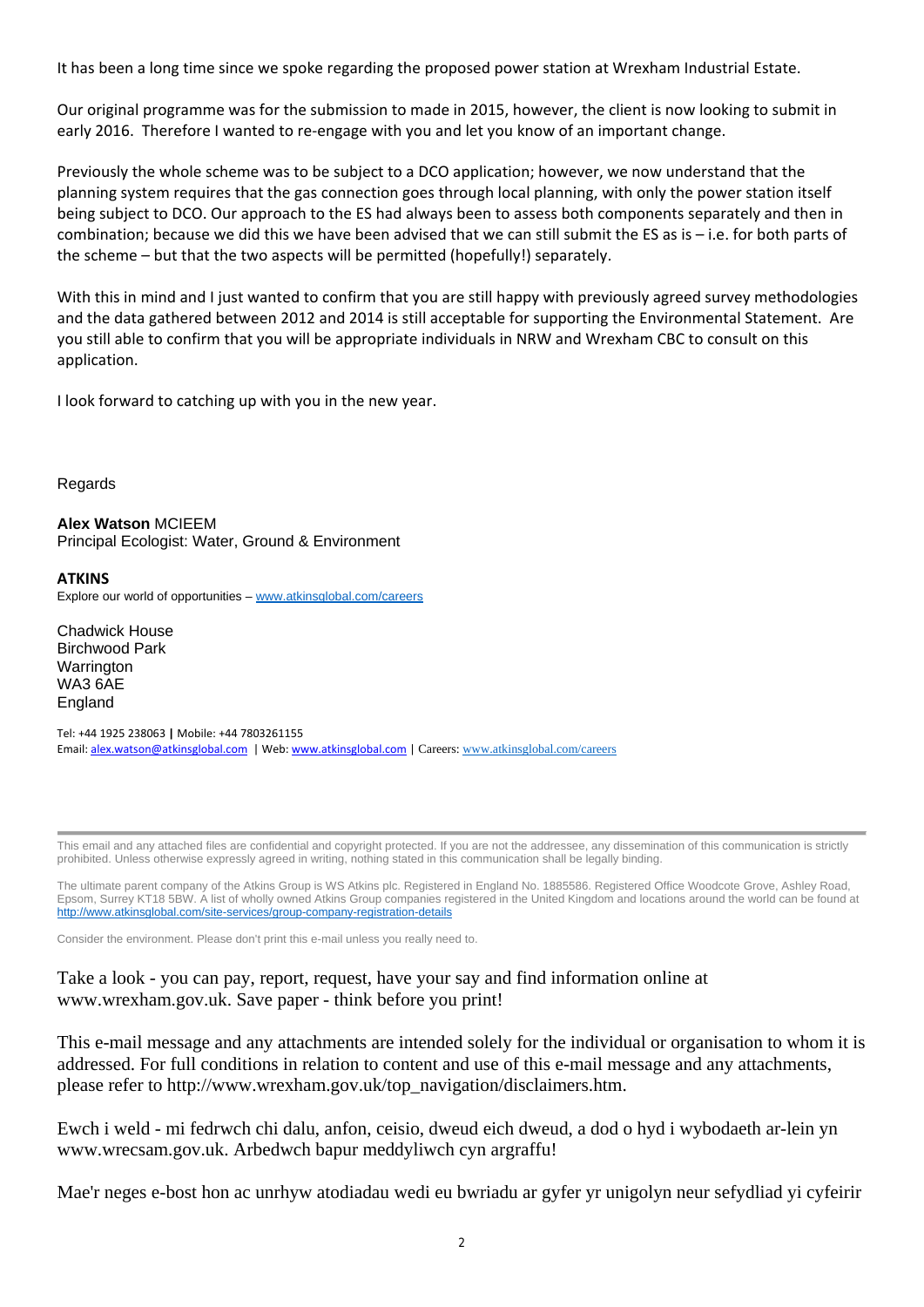atynt yn unig. Am yr amodau llawn ynglyn a chynnwys a defnyddior neges e-bost hon ac unrhyw atodiadau, cyfeiriwch i http://www.wrecsam.gov.uk/top\_navigation/disclaimersw.htm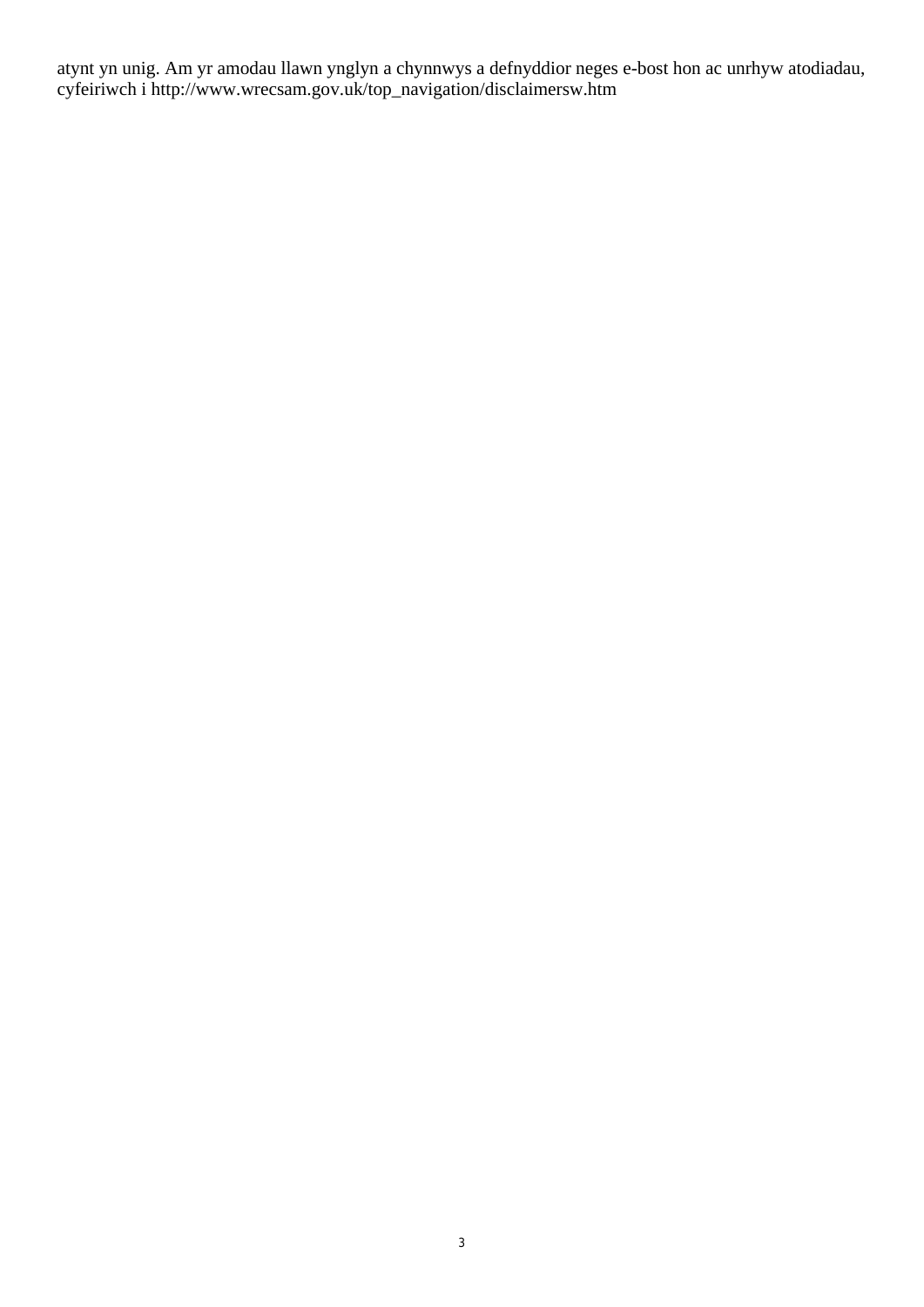**From:** Emma Broad <Emma.Broad@wrexham.gov.uk> **Sent:** 07 January 2016 09:53 **To:** Watson, Alex R **Subject:** RE: Wrexham Industrial Estate - Proposed Power Station

Hi Alex,

I agree with the proposals we discussed and summarised below.

Regards Emma

## **Emma Broad**

Ecology and Biodiversity Officer | Swyddog Ecoleg a Bioamrywyiaeth



**From:** Watson, Alex R [mailto:alex.watson@atkinsglobal.com] **Sent:** 06 January 2016 16:31 **To:** Emma Broad **Subject:** FW: Wrexham Industrial Estate - Proposed Power Station

#### Emma

Further to our conversation earlier can you please confirm your agreement with the emails below.

#### Regards

**Alex Watson** MCIEEM Principal Ecologist: Water, Ground & Environment

#### **ATKINS**

Explore our world of opportunities – www.atkinsglobal.com/careers

Chadwick House Birchwood Park Warrington WA3 6AE England

Tel: +44 1925 238063 **|** Mobile: +44 7803261155 Email: alex.watson@atkinsglobal.com | Web: www.atkinsglobal.com | Careers: www.atkinsglobal.com/careers

**From:** Ellis, Matthew [mailto:Matthew.Ellis@cyfoethnaturiolcymru.gov.uk] **Sent:** 06 January 2016 09:56 **To:** Watson, Alex R <alex.watson@atkinsglobal.com>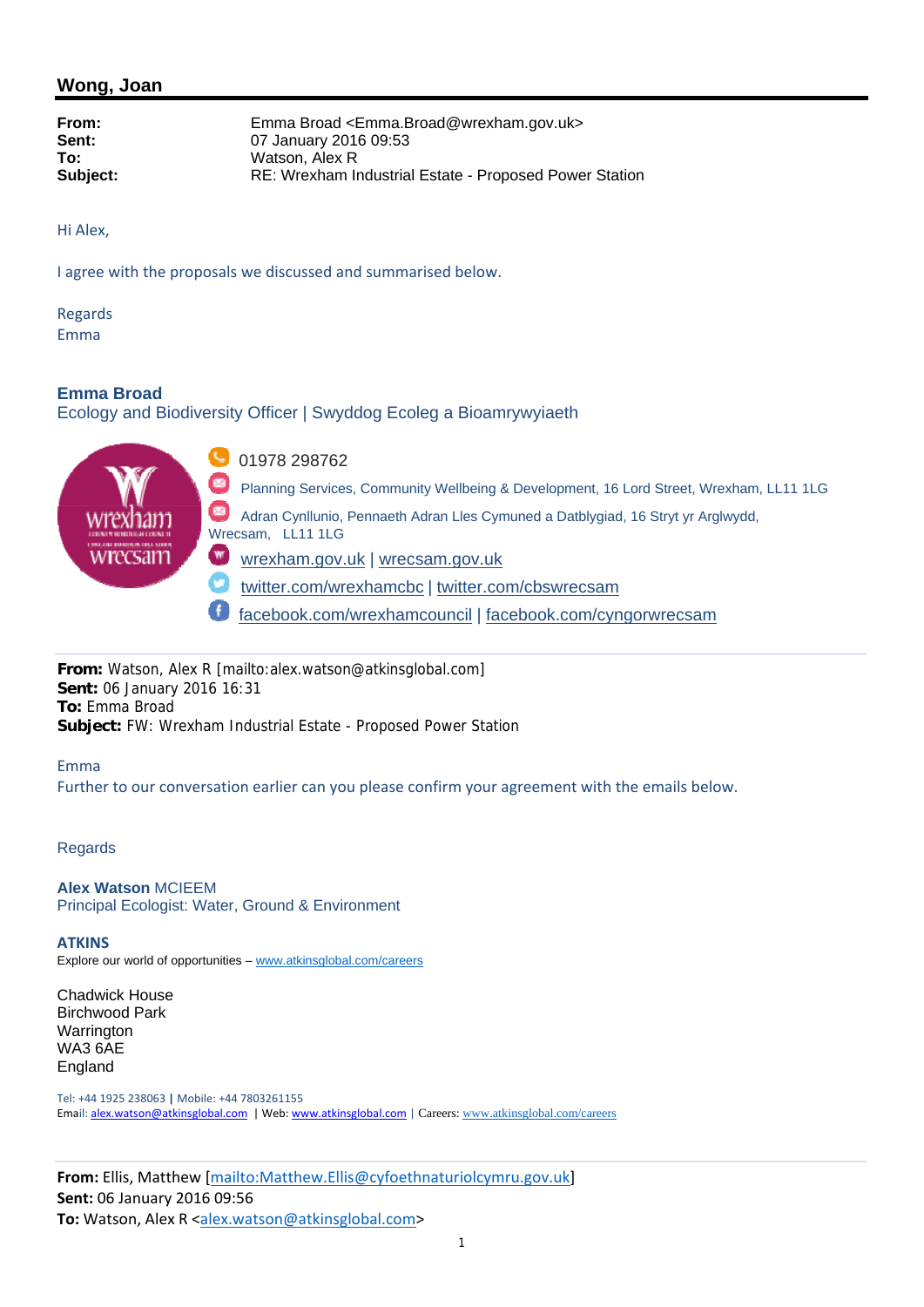## **Cc:** Emma.Broad@wrexham.gov.uk **Subject:** RE: Wrexham Industrial Estate ‐ Proposed Power Station

Hi Alex

I concur with your below summary.

In addition, I suggest you add references to current conservation status (CCS) and favourable conservation status (FCS).

You may need to add referencve to the document assessing changes to the WIE population (that formed part of the WIE Roadd Improvemnet Scheme licence application)

Cheers

Matt

**From:** Watson, Alex R [mailto:alex.watson@atkinsglobal.com] **Sent:** 06 January 2016 09:36 **To:** Ellis, Matthew <Matthew.Ellis@cyfoethnaturiolcymru.gov.uk> **Cc:** Collins, Pete <Pete.Collins@atkinsglobal.com> **Subject:** Wrexham Industrial Estate ‐ Proposed Power Station

Matt

It was good to catch up yesterday.

As discussed can you please confirm that the following is as we agreed yesterday.

- 1. You do not believe that there would be any value in undertaking more or repeating any survey work at this stage as it will not tell us anything more;
- 2. The main issues are GCN,
	- a. for the pipeline the issues is temporary severance which can be mitigated through timing, fencing etc and you also feel that as it is difficult to fully understand the impacts of temporary severance that a small commuted sum for local pond management would also be appropriate;
	- b. for the power station site we will be losing some terrestrial habitat and ponds this will be mitigated/compensated through habitat creation which will include new ponds and terrestrial habitats.
- 3. The main issue which will need to addressed is how the long term management of the mitigation/compensation will be implemented. As discussed we will look to produce a short scoping report either as a separate document or as an appendix to the Environmental Statement which will set out in summary the developers commitment to how they will implement the long term management of the mitigation/compensation.

I trust this is a true reflection of our conversation.

**Regards** 

**Alex Watson** MCIEEM

Principal Ecologist: Water, Ground & Environment

**ATKINS**

Explore our world of opportunities – www.atkinsglobal.com/careers

Chadwick House Birchwood Park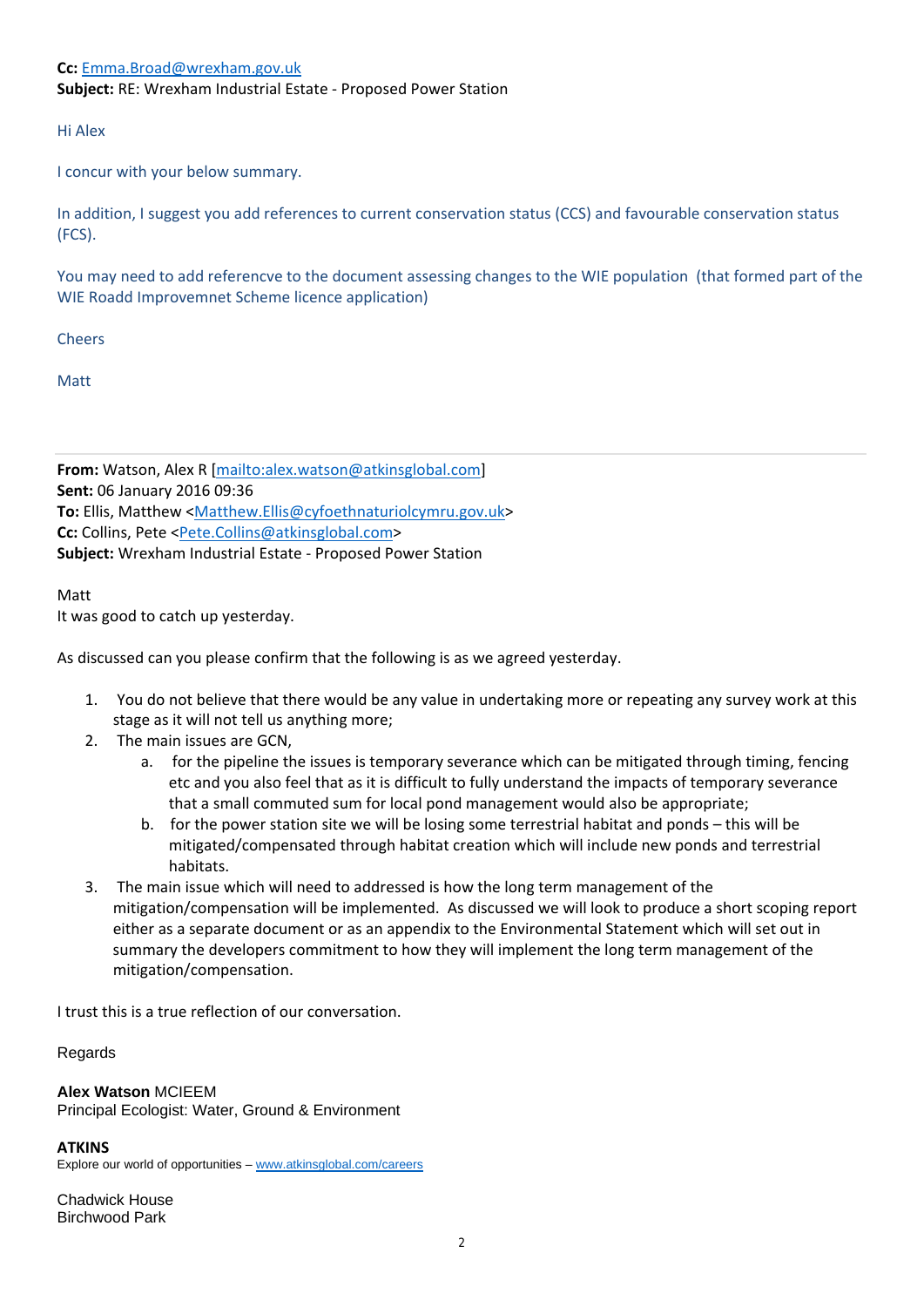#### Tel: +44 1925 238063 **|** Mobile: +44 7803261155 Email: alex.watson@atkinsglobal.com | Web: www.atkinsglobal.com | Careers: www.atkinsglobal.com/careers

This email and any attached files are confidential and copyright protected. If you are not the addressee, any dissemination of this communication is strictly prohibited. Unless otherwise expressly agreed in writing, nothing stated in this communication shall be legally binding.

The ultimate parent company of the Atkins Group is WS Atkins plc. Registered in England No. 1885586. Registered Office Woodcote Grove, Ashley Road, Epsom, Surrey KT18 5BW. A list of wholly owned Atkins Group companies registered in the United Kingdom and locations around the world can be found at http://www.atkinsglobal.com/site-services/group-company-registration-details

Consider the environment. Please don't print this e-mail unless you really need to.

Take a look - you can pay, report, request, have your say and find information online at www.wrexham.gov.uk. Save paper - think before you print!

This e-mail message and any attachments are intended solely for the individual or organisation to whom it is addressed. For full conditions in relation to content and use of this e-mail message and any attachments, please refer to http://www.wrexham.gov.uk/top\_navigation/disclaimers.htm.

Ewch i weld - mi fedrwch chi dalu, anfon, ceisio, dweud eich dweud, a dod o hyd i wybodaeth ar-lein yn www.wrecsam.gov.uk. Arbedwch bapur meddyliwch cyn argraffu!

Mae'r neges e-bost hon ac unrhyw atodiadau wedi eu bwriadu ar gyfer yr unigolyn neur sefydliad yi cyfeirir atynt yn unig. Am yr amodau llawn ynglyn a chynnwys a defnyddior neges e-bost hon ac unrhyw atodiadau, cyfeiriwch i http://www.wrecsam.gov.uk/top\_navigation/disclaimersw.htm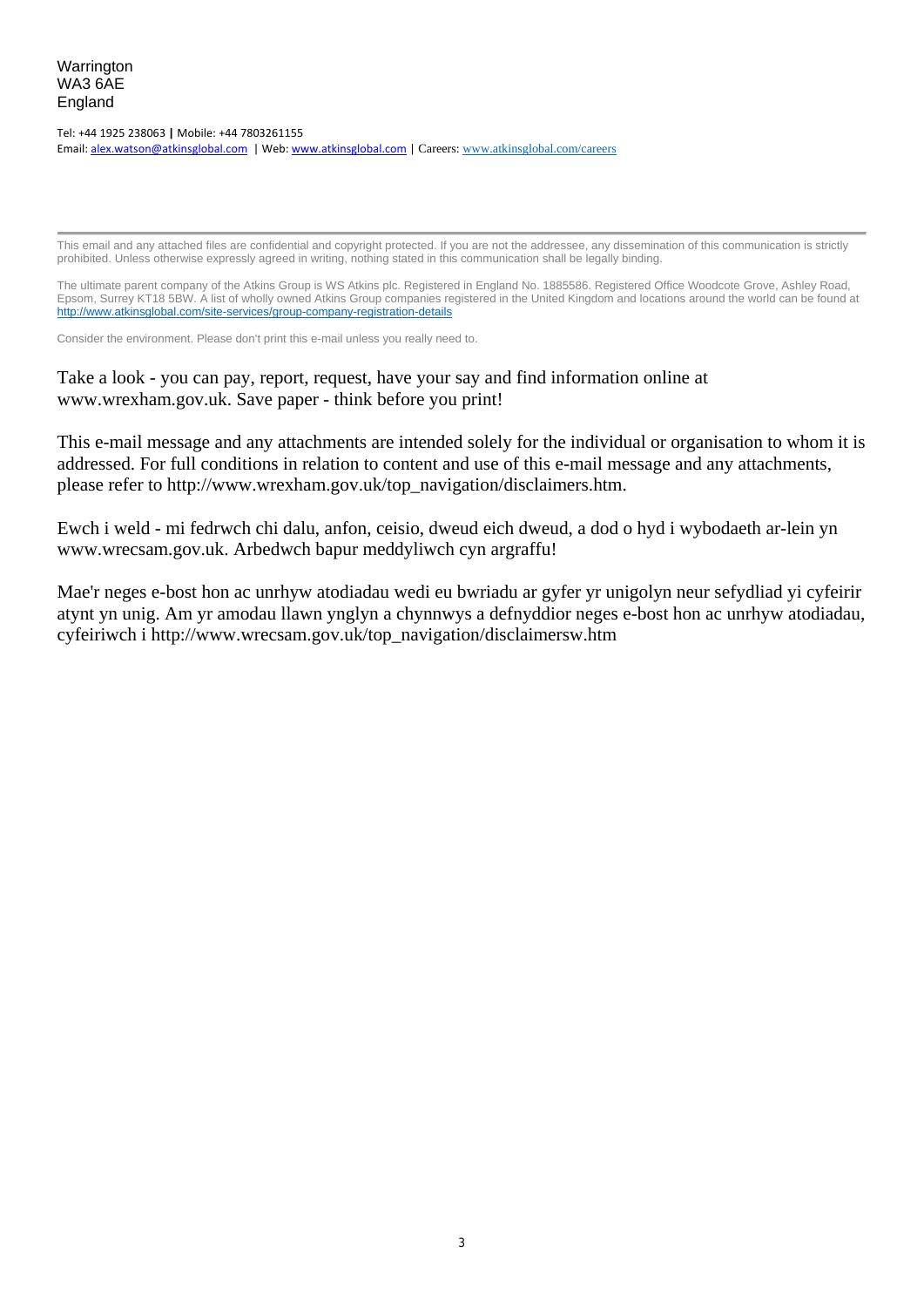**From:** Emma Broad <Emma.Broad@wrexham.gov.uk> **Sent:** 20 January 2016 14:57 **To:** Watson, Alex R **Subject:** RE: Wrexham Energy Centre

Understood. Thanks Alex.

Emma

## **Emma Broad**

Ecology and Biodiversity Officer | Swyddog Ecoleg a Bioamrywyiaeth



**From:** Watson, Alex R [mailto:alex.watson@atkinsglobal.com] **Sent:** 20 January 2016 14:42 **To:** Emma Broad **Cc:** Collins, Pete **Subject:** Wrexham Energy Centre

Dear Emma

Further to our recent communication I would just like to update you on the current situation with regards to planning.

Wrexham Energy Centre (WEC) comprises a combined cycle gas turbine Power Station Complex (PSC) with integral infrastructure works and an associated Gas Connection.

Previously it was expected that the entire scheme would be subject to a Development Consent Order (DCO), as a Nationally Significant Infrastructure Project. Whilst the Gas Connection forms part of the generating station, for the purposes of the Planning Act 2008 in Wales it does not constitute 'associated development'. A separate application will therefore be submitted to the local planning authority to seek planning permission for the Gas Connection, under the Town and Country Planning Act 1990. However, powers of compulsory acquisition over the land required for the Gas Connection are being sought as part of the DCO application for the Scheme. Each ES topic chapter therefore considers and assesses both the Power Station Complex and the associated Gas Connection individually and then together as the 'WEC'.

Previously it was expected that the entire scheme would proceed under DCO. Whilst this is no longer the case, the assessment itself does not change, as it had already been undertaken taking the PSC and Gas Connection separately and then together. The ES will accompany both the DCO application and the local planning application.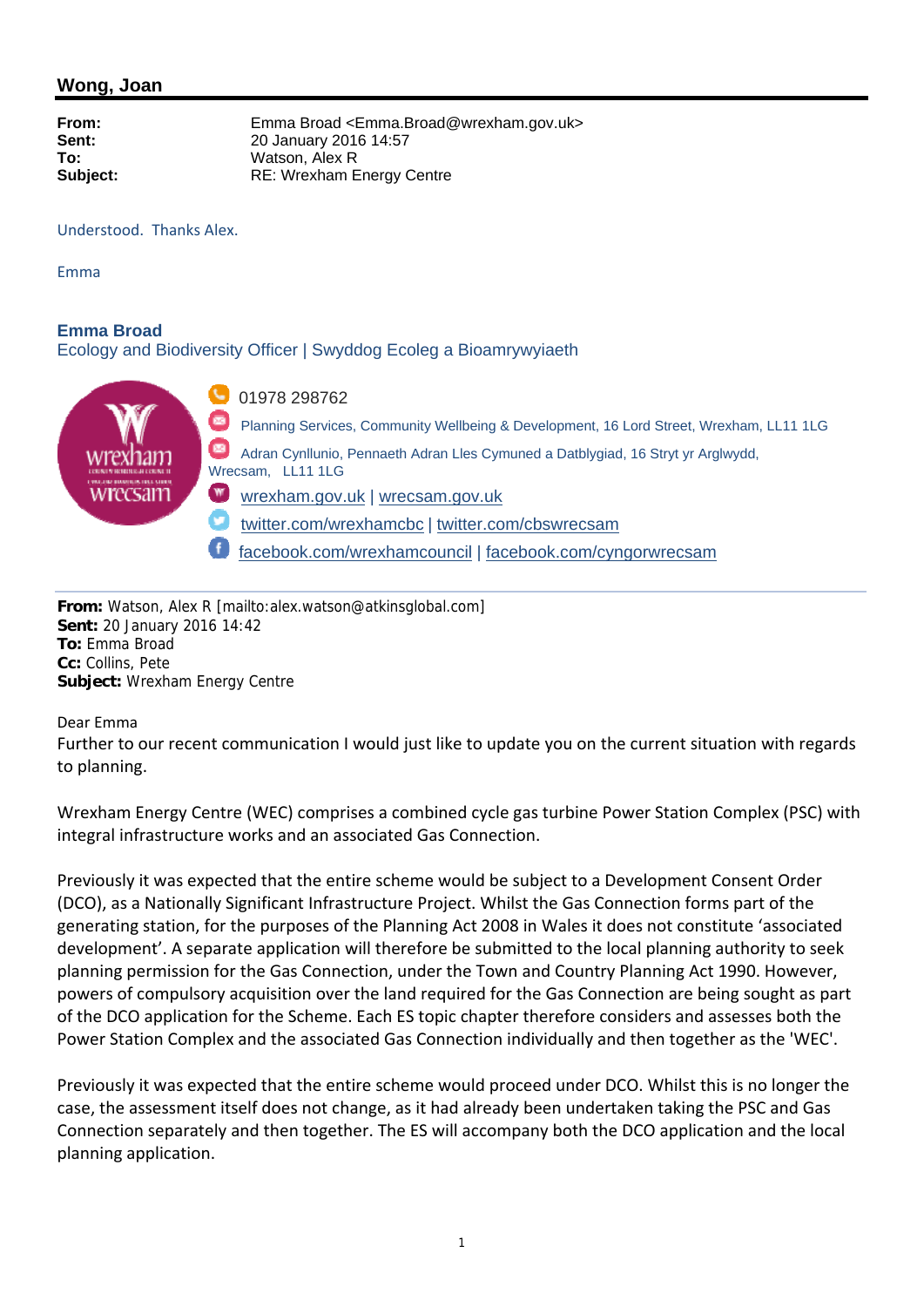#### Regards

**Alex Watson** MCIEEM Principal Ecologist: Water, Ground & Environment

#### **ATKINS**

**Brownfield Briefing Awards 2015 WINNER Best Biodiversity Enhancement Highly commended in the 2015 CIEEM In Practice Award** 

Explore our world of opportunities – www.atkinsglobal.com/careers

Chadwick House Birchwood Park Warrington WA3 6AE England

Tel: +44 1925 238063 **|** Mobile: +44 7803261155 Email: alex.watson@atkinsglobal.com | Web: www.atkinsglobal.com | Careers: www.atkinsglobal.com/careers

This email and any attached files are confidential and copyright protected. If you are not the addressee, any dissemination of this communication is strictly prohibited. Unless otherwise expressly agreed in writing, nothing stated in this communication shall be legally binding.

The ultimate parent company of the Atkins Group is WS Atkins plc. Registered in England No. 1885586. Registered Office Woodcote Grove, Ashley Road, Epsom, Surrey KT18 5BW. A list of wholly owned Atkins Group companies registered in the United Kingdom and locations around the world can be found at http://www.atkinsglobal.com/site-services/group-company-registration-details

Consider the environment. Please don't print this e-mail unless you really need to.

Take a look - you can pay, report, request, have your say and find information online at www.wrexham.gov.uk. Save paper - think before you print!

This e-mail message and any attachments are intended solely for the individual or organisation to whom it is addressed. For full conditions in relation to content and use of this e-mail message and any attachments, please refer to http://www.wrexham.gov.uk/top\_navigation/disclaimers.htm.

Ewch i weld - mi fedrwch chi dalu, anfon, ceisio, dweud eich dweud, a dod o hyd i wybodaeth ar-lein yn www.wrecsam.gov.uk. Arbedwch bapur meddyliwch cyn argraffu!

Mae'r neges e-bost hon ac unrhyw atodiadau wedi eu bwriadu ar gyfer yr unigolyn neur sefydliad yi cyfeirir atynt yn unig. Am yr amodau llawn ynglyn a chynnwys a defnyddior neges e-bost hon ac unrhyw atodiadau, cyfeiriwch i http://www.wrecsam.gov.uk/top\_navigation/disclaimersw.htm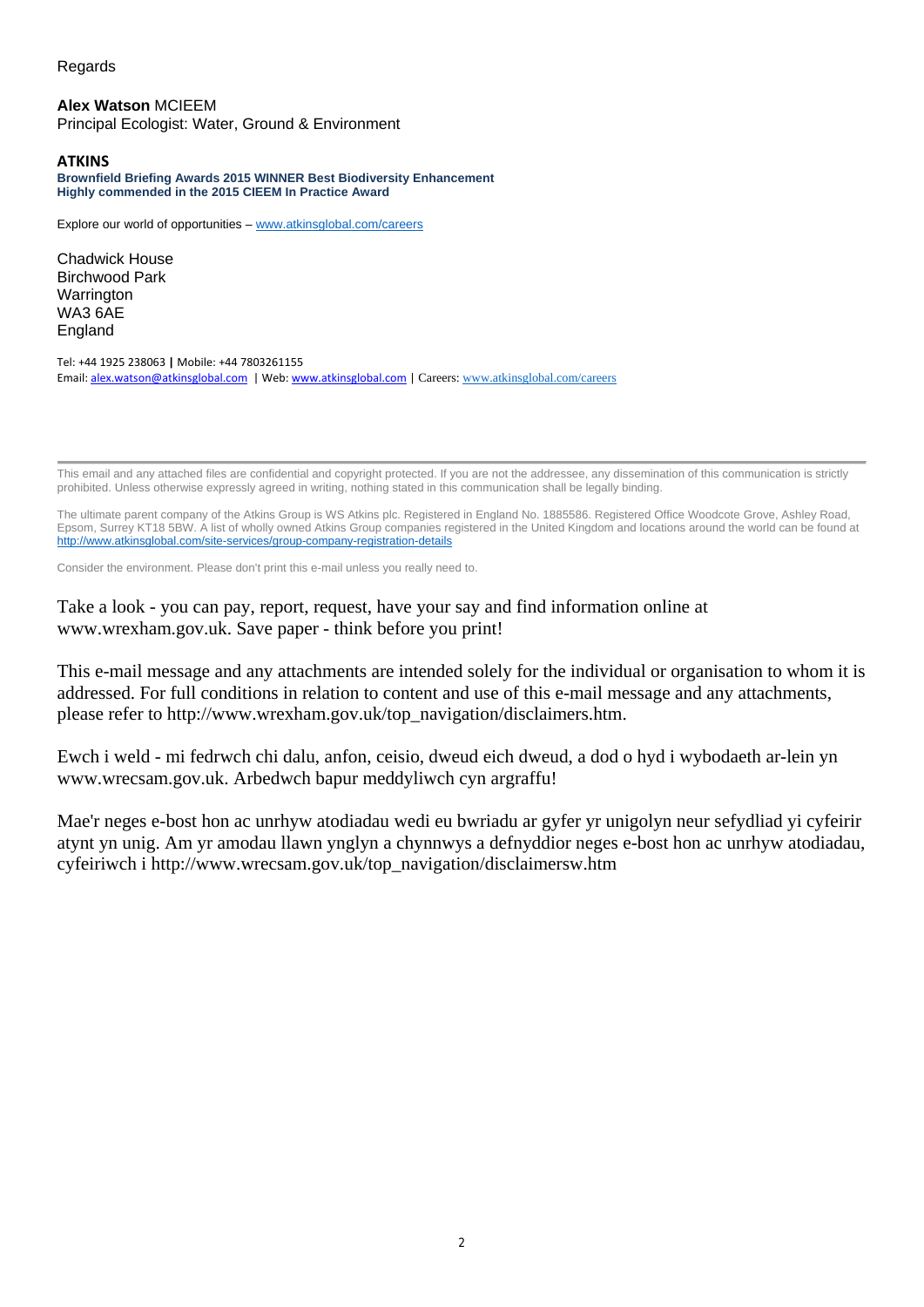| From:           | Watson, Alex R               |  |
|-----------------|------------------------------|--|
| Sent:           | 20 January 2016 14:42        |  |
| To:             | Ellis, Matthew               |  |
| $\mathsf{Cc}$ : | Collins, Pete                |  |
| Subject:        | <b>Wrexham Energy Centre</b> |  |

Dear Matthew

Further to our recent communication I would just like to update you on the current situation with regards to planning.

Wrexham Energy Centre (WEC) comprises a combined cycle gas turbine Power Station Complex (PSC) with integral infrastructure works and an associated Gas Connection.

Previously it was expected that the entire scheme would be subject to a Development Consent Order (DCO), as a Nationally Significant Infrastructure Project. Whilst the Gas Connection forms part of the generating station, for the purposes of the Planning Act 2008 in Wales it does not constitute 'associated development'. A separate application will therefore be submitted to the local planning authority to seek planning permission for the Gas Connection, under the Town and Country Planning Act 1990. However, powers of compulsory acquisition over the land required for the Gas Connection are being sought as part of the DCO application for the Scheme. Each ES topic chapter therefore considers and assesses both the Power Station Complex and the associated Gas Connection individually and then together as the 'WEC'.

Previously it was expected that the entire scheme would proceed under DCO. Whilst this is no longer the case, the assessment itself does not change, as it had already been undertaken taking the PSC and Gas Connection separately and then together. The ES will accompany both the DCO application and the local planning application.

**Regards** 

**Alex Watson** MCIEEM Principal Ecologist: Water, Ground & Environment

#### **ATKINS**

**Brownfield Briefing Awards 2015 WINNER Best Biodiversity Enhancement Highly commended in the 2015 CIEEM In Practice Award** 

Explore our world of opportunities – www.atkinsglobal.com/careers

Chadwick House Birchwood Park **Warrington** WA3 6AE England

Tel: +44 1925 238063 **|** Mobile: +44 7803261155 Email: alex.watson@atkinsglobal.com | Web: www.atkinsglobal.com | Careers: www.atkinsglobal.com/careers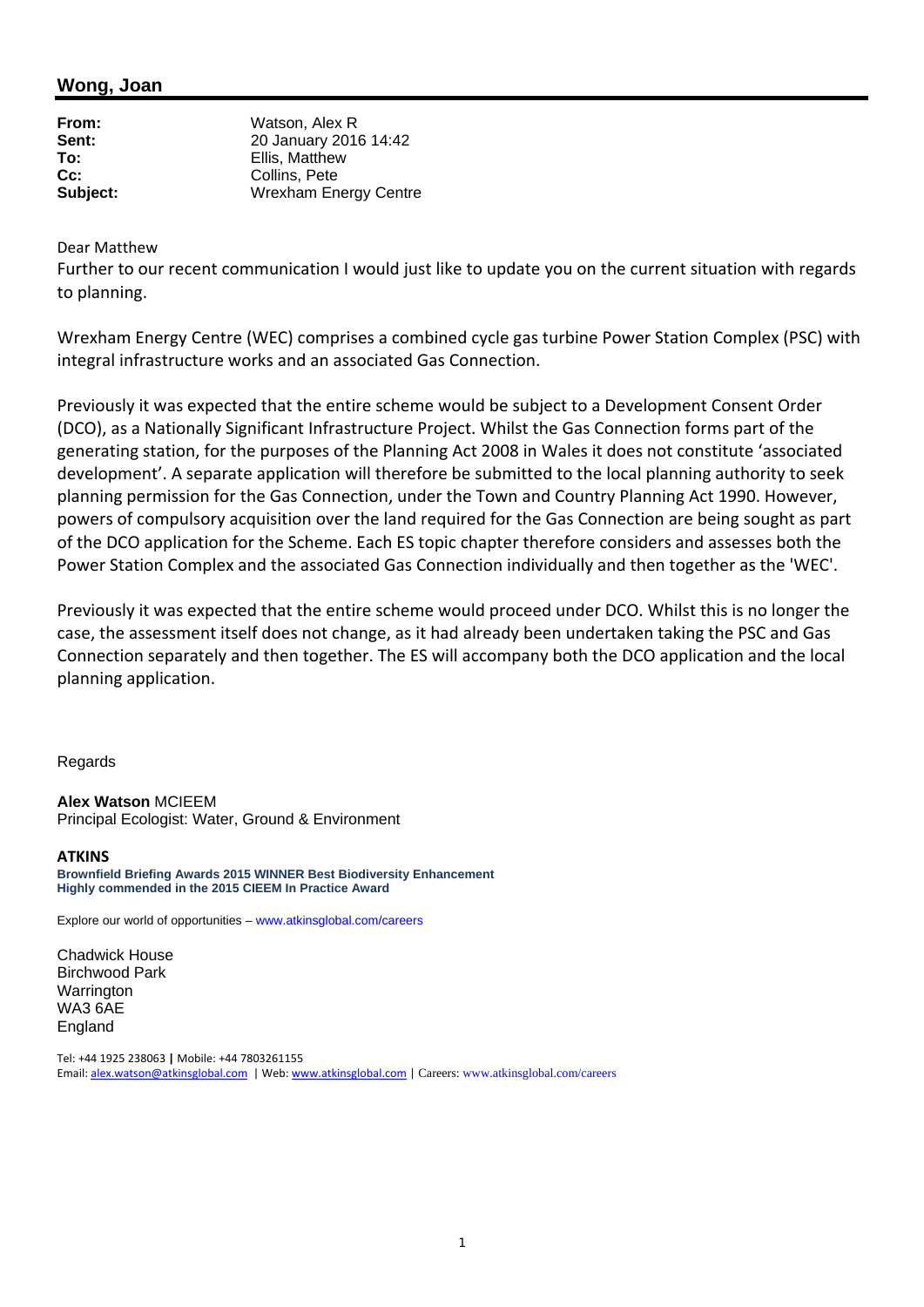**From:** Watson, Alex R **Sent:** 22 February 2016 09:27 To: **Hughes, Tomos Cc:** Ellis, Matthew **Subject:** RE: Wrexham Power Station

Tomos

Thanks for the quick response I was on leave last week so apologies for not getting back sooner.

Unfortunately, as with all of these things we are being asked to get the HRA in its final form as soon as possible so a quick response would be very much appreciated as it would allow me to look at any comments you may have.

If you have any questions please don't hesitate to contact me, my mobile number is given below.

Regards

#### **Alex Watson** MCIEEM

Principal Ecologist: Water, Ground & Environment

#### **ATKINS**

**Brownfield Briefing Awards 2015 WINNER Best Biodiversity Enhancement Highly commended in the 2015 CIEEM In Practice Award** 

Explore our world of opportunities – www.atkinsglobal.com/careers

Chadwick House Birchwood Park Warrington WA3 6AE England

Tel: +44 1925 238063 **|** Mobile: +44 7803261155 Email: alex.watson@atkinsglobal.com | Web: www.atkinsglobal.com | Careers: www.atkinsglobal.com/careers

**From:** Hughes, Tomos [mailto:Tomos.Hughes@cyfoethnaturiolcymru.gov.uk] **Sent:** 16 February 2016 10:43 To: Watson, Alex R <alex.watson@atkinsglobal.com> **Cc:** Ellis, Matthew <Matthew.Ellis@cyfoethnaturiolcymru.gov.uk> **Subject:** RE: Wrexham Power Station

Hello Alex,

Thank you for your email. I have recently been asked to manage NRW's pre‐app responses to this project as well as take it through the formal process when the time arises. So in future I would appreciate I any correspondence /consultations could go through me so that I have a handle on the information coming In and leaving NRW. Could you also let any colleagues working on the project know?

I will have a look at the draft HRA, discuss with Matt and see whether further internal consultation with other teams is necessary. I know a number of staff are off this week so I may not be able to give you a specific response date immediately – are you working to a set timeframe with the HRA?

Kind regards,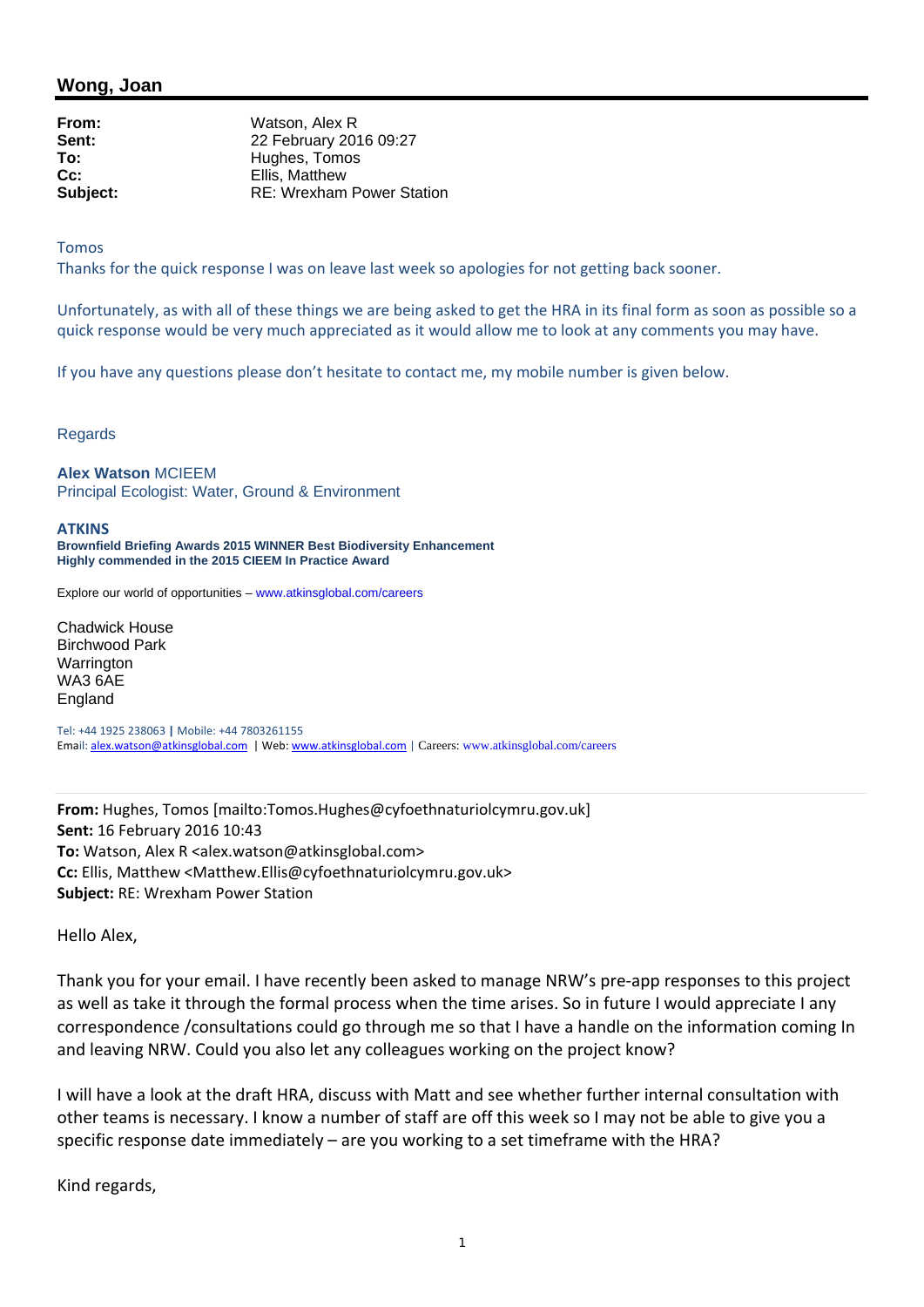## Tomos Hughes Casework Officer

Tim Gwaith Achos / Casework Team Rhanbarth y Gogledd / North Region Ffon / Tel: 03000 655 241 E-bost / E-mail: tomos.hughes@cyfoethnaturiolcymru.gov.uk / tomos.hughes@naturalresourceswales.gov.uk

Gwenfan / Website: www.cyfoethnaturiolcymru.gov.uk / www.naturalresourceswales.gov.uk

Ein diben yw sicrhau bod adnoddau naturiol Cymru yn cael eu cynnal, eu gwella a'u defnyddio yn gynaliadwy, yn awr ac yn y dyfodol.

Our purpose is to ensure that the natural resources of Wales are sustainably maintained, enhanced and used, now and in the future.

**From:** Ellis, Matthew **Sent:** 16 February 2016 08:58 **To:** Hughes, Tomos <Tomos.Hughes@cyfoethnaturiolcymru.gov.uk> **Subject:** FW: Wrexham Power Station

**From:** Watson, Alex R [mailto:alex.watson@atkinsglobal.com] **Sent:** 15 February 2016 21:10 **To:** Ellis, Matthew <Matthew.Ellis@cyfoethnaturiolcymru.gov.uk> **Subject:** Wrexham Power Station

Dear Matthew I tried to call but you were not in.

I have completed a draft HRA for the Wrexham Power Station scheme (See attached) and as per our previous discussions I would appreciate if you are able to review and provide me with comments before we submit.

Can you please let me know if you are able to do this and give me an idea of when you would be able to reply.

Any questions please don't hesitate to ask.

Many Thanks

Regards

**Alex Watson** MCIEEM Principal Ecologist: Water, Ground & Environment

#### **ATKINS**

**Brownfield Briefing Awards 2015 WINNER Best Biodiversity Enhancement Highly commended in the 2015 CIEEM In Practice Award** 

Explore our world of opportunities – www.atkinsglobal.com/careers

Chadwick House Birchwood Park Warrington WA3 6AE England